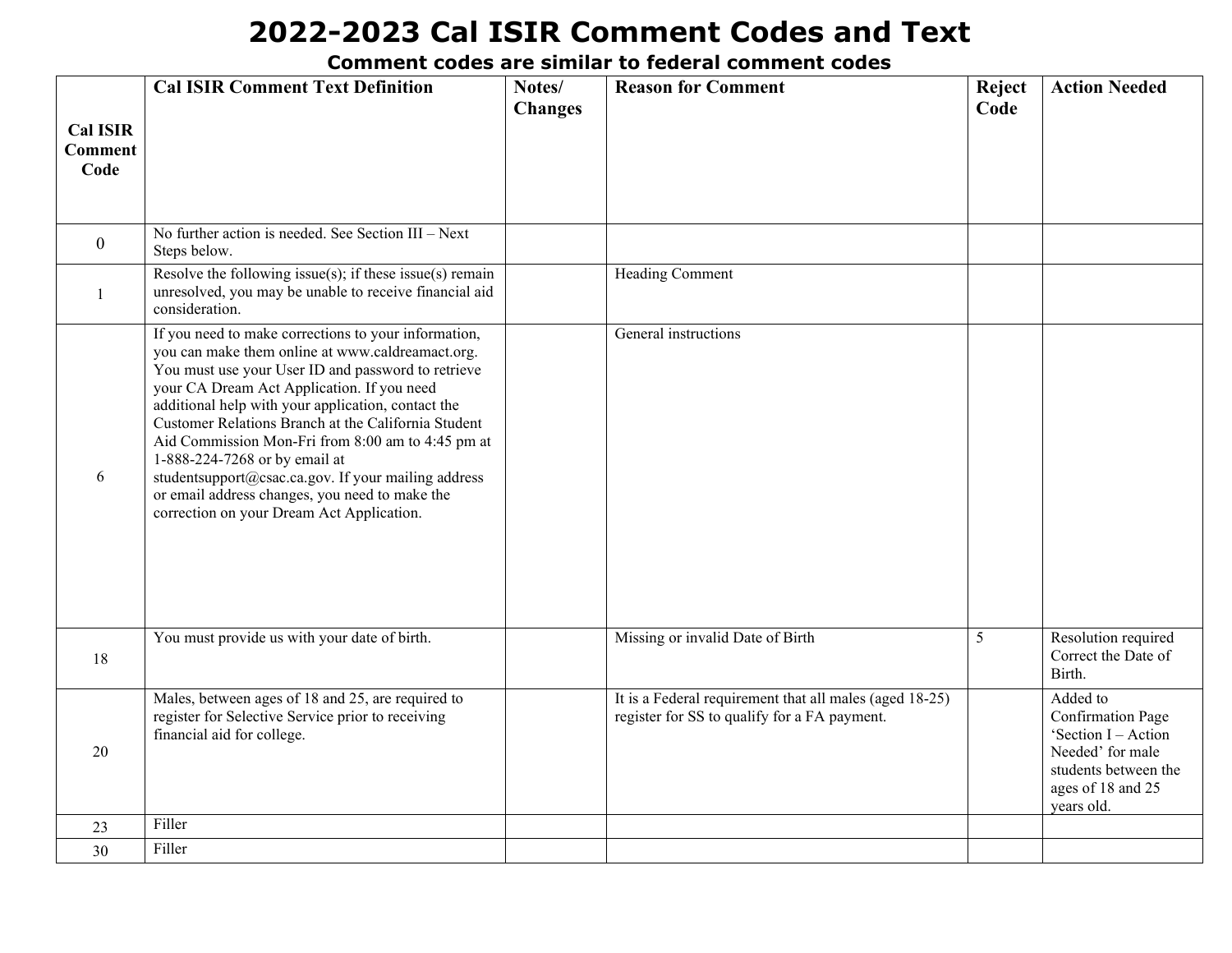| <b>Cal ISIR</b>        | <b>Cal ISIR Comment Text Definition</b>                                                                                                                                                                                                                                                                                                                    | Notes/         | <b>Reason for Comment</b>                                                                                                                         | Reject | <b>Action Needed</b>                                                                                                                                                                                                                                            |
|------------------------|------------------------------------------------------------------------------------------------------------------------------------------------------------------------------------------------------------------------------------------------------------------------------------------------------------------------------------------------------------|----------------|---------------------------------------------------------------------------------------------------------------------------------------------------|--------|-----------------------------------------------------------------------------------------------------------------------------------------------------------------------------------------------------------------------------------------------------------------|
| <b>Comment</b><br>Code |                                                                                                                                                                                                                                                                                                                                                            | <b>Changes</b> |                                                                                                                                                   | Code   |                                                                                                                                                                                                                                                                 |
| 31                     | Filler                                                                                                                                                                                                                                                                                                                                                     |                |                                                                                                                                                   |        |                                                                                                                                                                                                                                                                 |
| 45                     | You reported a Social Security Number (SSN) or<br>Individual Taxpayer Identification Number (ITIN) for<br>both parent 1 and parent 2 but also reported that their<br>marital status is not married. You should only report<br>the SSN or ITIN for the parent or stepparent whose<br>financial information is reported on your CA Dream<br>Act Application. |                | Parent's marital status is not married and SSNs are<br>provided for both parent 1 and parent 2.                                                   |        | No resolution<br>required.<br>Either correct parent<br>marital status or<br>eliminate the<br>appropriate parent<br>SSN information.                                                                                                                             |
| 47                     | There are issues with your CA Dream Act Application<br>that need to be resolved before your eligibility can be<br>determined. Be sure to read all the comment codes<br>listed on this page, review your application and make<br>any necessary corrections to your CA Dream Act<br>Application.                                                             |                | Dependent rejected record general instructions                                                                                                    |        |                                                                                                                                                                                                                                                                 |
| 49                     | You must report a valid Social Security Number<br>(SSN) or Individual Taxpayer Identification Number<br>(ITIN), name, and date of birth for parent 1 and parent<br>2. If your parent does not have an SSN or ITIN, you<br>must correct the number to all zeroes.                                                                                           |                | Match with SSA was not conducted on either parent<br>Dependent student and one of SSN, Last Name, or<br>Date of Birth is missing for both parents | 9      | Resolution required.<br>Correct the SSN,<br>name, and/or Date of<br>Birth for parent 1<br>and/or parent 2 to<br>achieve a full match<br>for at least one parent.<br>If parents do not have<br>an SSN, provide zeros<br>or confirm by re-<br>entering the zeros. |
| 50                     | There are issues with your CA Dream Act Application<br>that need to be resolved before your eligibility can be<br>determined. Be sure to read all the comment codes<br>listed on this page, review your application and make<br>any necessary corrections to your CA Dream Act<br>Application.                                                             |                | Independent rejected record general instructions                                                                                                  |        |                                                                                                                                                                                                                                                                 |
| 57                     | Filler                                                                                                                                                                                                                                                                                                                                                     |                |                                                                                                                                                   |        |                                                                                                                                                                                                                                                                 |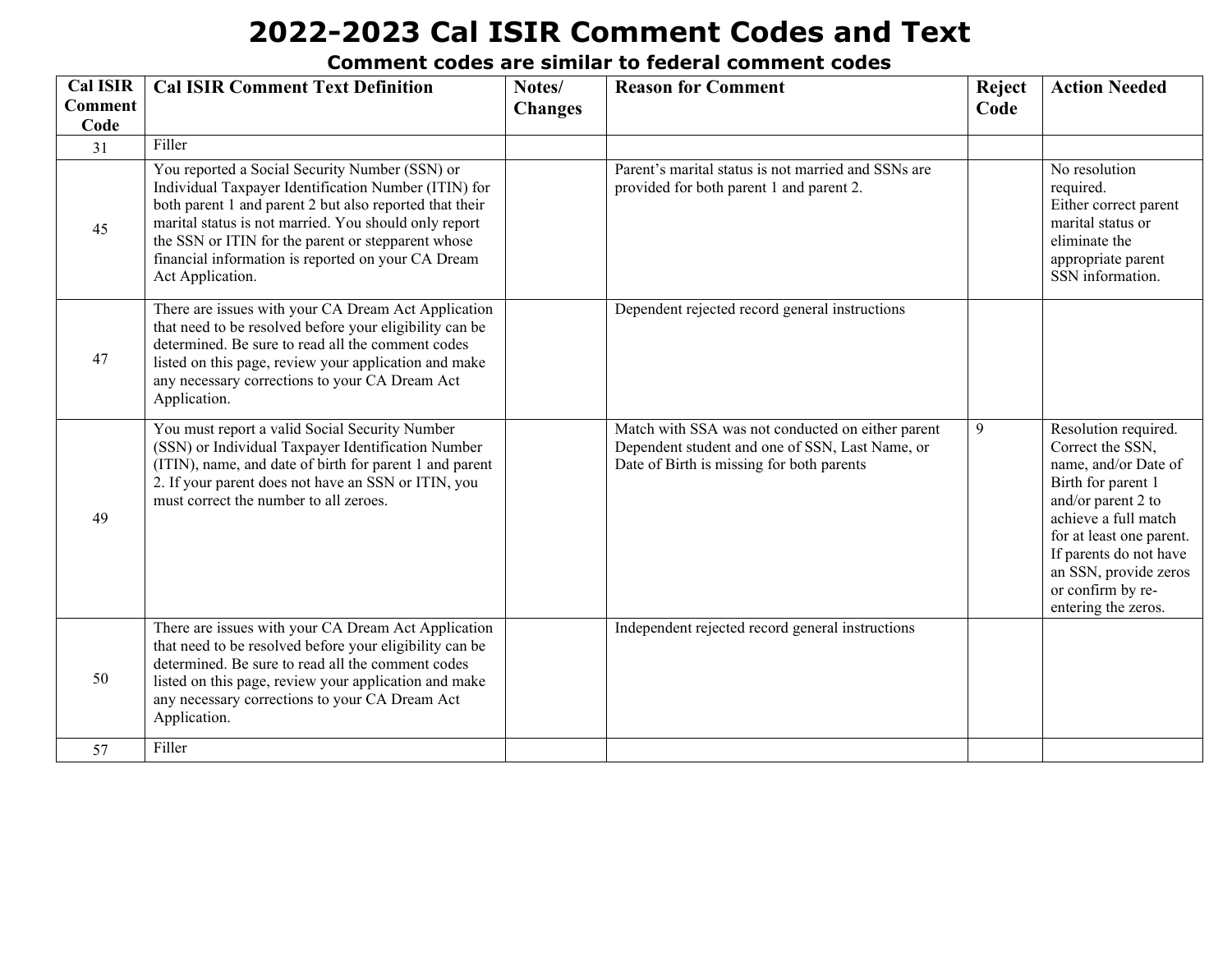| <b>Cal ISIR</b><br><b>Comment</b> | <b>Cal ISIR Comment Text Definition</b>                                                                                                                                                                                                                                                                                                                                                                                                                          | Notes/<br><b>Changes</b>                                        | <b>Reason for Comment</b>                                                                                                                | Reject<br>Code | <b>Action Needed</b>                                                                                                                                                       |
|-----------------------------------|------------------------------------------------------------------------------------------------------------------------------------------------------------------------------------------------------------------------------------------------------------------------------------------------------------------------------------------------------------------------------------------------------------------------------------------------------------------|-----------------------------------------------------------------|------------------------------------------------------------------------------------------------------------------------------------------|----------------|----------------------------------------------------------------------------------------------------------------------------------------------------------------------------|
| Code                              |                                                                                                                                                                                                                                                                                                                                                                                                                                                                  |                                                                 |                                                                                                                                          |                |                                                                                                                                                                            |
| 62                                | You reported the date of your marital status to be after<br>the date you completed your application. You must<br>report your marital status as of the date you submit<br>your application. Please review the marital status<br>questions and make the necessary corrections.                                                                                                                                                                                     |                                                                 | Student's marital status date is greater than the date the<br>application was signed                                                     | $\overline{4}$ | Resolution required. If<br>the Student's Marital<br>Status Date is after the<br>date the application<br>was originally signed,<br>correct the Student's<br>Marital Status. |
| 69                                | Review your date of birth and either confirm the date<br>you have reported by re-entering it or make the<br>necessary correction.                                                                                                                                                                                                                                                                                                                                | <b>Updated</b> end<br>year<br>reference<br>from 1946 to<br>1947 | Date of birth year equals 1900 through 1947                                                                                              | $\mathbf{A}$   | Resolution required.<br>Confirm (re-enter the<br>same value) or correct<br>the Date of Birth.                                                                              |
| 70                                | You reported that you will either have a bachelor's<br>degree by July 1, 2022 or will be working on a degree<br>beyond a bachelor's degree. Graduate students are<br>eligible for some types of financial aid, but not for the<br>state Cal Grant. If you are a graduate student, check<br>with your college Financial Aid Office. If you are still<br>pursuing your first undergraduate degree, please go<br>back and check your answer on questions 29 and 30. | <b>Updated</b> year<br>reference<br>from $2021$ to<br>2022      | Graduate student                                                                                                                         |                | No resolution<br>required.                                                                                                                                                 |
| 72                                | Review your date of birth and either confirm the date<br>you have reported by re-entering it or make the<br>necessary correction.                                                                                                                                                                                                                                                                                                                                | <b>Updated</b> year<br>reference<br>from 2005 to<br>2006        | Independent student and date of birth equals<br>09/01/2006 or greater, and date of birth is not equal to<br>or greater than current year | $\, {\bf B}$   | Resolution required.<br>Confirm (re-enter the<br>same value) or correct<br>the Date of Birth.                                                                              |
| 75                                | You should not update your marital status if your<br>marital status changes after you sign and submit your<br>original application. You should only change this item<br>if you made a mistake in reporting your correct marital<br>status on your original application.                                                                                                                                                                                          |                                                                 | Student's marital status corrected                                                                                                       |                |                                                                                                                                                                            |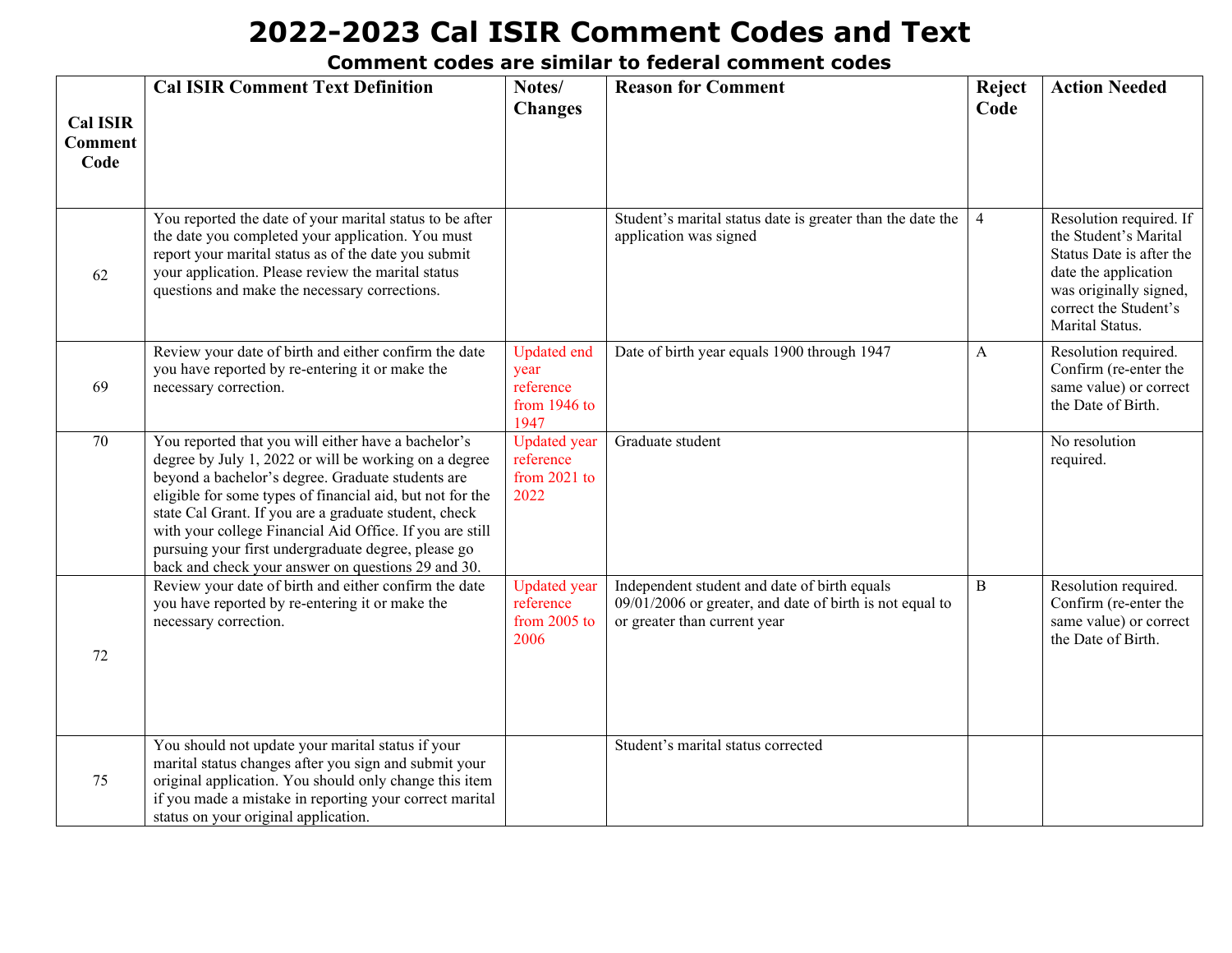| <b>Cal ISIR</b><br><b>Comment</b><br>Code | <b>Cal ISIR Comment Text Definition</b>                                                                                                                                                                                                                                                                                                                                                                                                                   | Notes/<br><b>Changes</b>                                          | <b>Reason for Comment</b>                                                                                                      | Reject<br>Code | <b>Action Needed</b>                                                                                                                                                                                              |
|-------------------------------------------|-----------------------------------------------------------------------------------------------------------------------------------------------------------------------------------------------------------------------------------------------------------------------------------------------------------------------------------------------------------------------------------------------------------------------------------------------------------|-------------------------------------------------------------------|--------------------------------------------------------------------------------------------------------------------------------|----------------|-------------------------------------------------------------------------------------------------------------------------------------------------------------------------------------------------------------------|
| 82                                        | We recently received an application with no name<br>from this address. The applicant must provide a full<br>name on the CA Dream Act Application.                                                                                                                                                                                                                                                                                                         |                                                                   | Rejected for no name on application                                                                                            | 13             | Resolution required.<br>Provide the following:<br><b>Student's Last Name</b><br>and/or Student's First<br>Name or confirm a<br>blank First or Last<br>Name field if the<br>student actually has<br>only one name. |
| 83                                        | You reported that your parent(s) did file or will file a<br>2020 income tax return but also reported that Parent 1<br>does not have a Social Security Number or Individual<br>Taxpayer Identification Number (ITIN). Please review<br>your answers and make any necessary corrections. To<br>confirm any entry on any application field, retype the<br>information in the field and save the application. Then,<br>re-sign the application and submit it. | <b>Updated</b> tax<br>year<br>reference<br>from $2019$ to<br>2020 | Parent 1 SSN or ITIN contains all zeroes and is<br>reported as a tax filer                                                     | J              | Resolution required.<br>Enter the parent 1<br>SSN or ITIN or<br>confirm that parent 1<br>does not have an SSN<br>or ITIN by re-<br>entering all zeros.                                                            |
| 84                                        | You reported that your parent(s) did file or will file a<br>2020 income tax return but also reported that Parent 2<br>does not have a Social Security Number or Individual<br>Taxpayer Identification Number (ITIN). Please review<br>your answers and make any necessary corrections. To<br>confirm any entry on any application field, retype the<br>information in the field and save the application. Then,<br>re-sign the application and submit it. | <b>Updated</b> tax<br>year<br>reference<br>from 2019 to<br>2020   | Parent 2 SSN or ITIN contains all zeroes and reported<br>as a tax filer                                                        | $\bf K$        | Resolution required.<br>Enter the parent 2<br>SSN or ITIN or<br>confirm that parent 2<br>does not have an SSN<br>or ITIN by re-<br>entering all zeros.                                                            |
| 85                                        | We assumed your parent(s) did file or will file a 2020<br>income tax return. Please review this item. If you need<br>to make corrections, go now to the Corrections Tab or<br>later to www.caldreamact.org, open your application<br>and make the necessary corrections.                                                                                                                                                                                  | <b>Updated</b> tax<br>year<br>reference<br>from 2019 to<br>2020   | Parents assumed tax filers because AGI is positive or<br>negative value, tax return status is blank, and type of<br>tax        |                |                                                                                                                                                                                                                   |
| 87                                        | We assumed your parent(s) did not file and will not<br>file a 2020 income tax return. Please review this item.                                                                                                                                                                                                                                                                                                                                            | <b>Updated</b> tax<br>year<br>reference<br>from $2019$ to<br>2020 | Parents assumed non-tax filers because AGI is blank<br>or zero, tax return status is blank, and type of tax<br>return is blank |                |                                                                                                                                                                                                                   |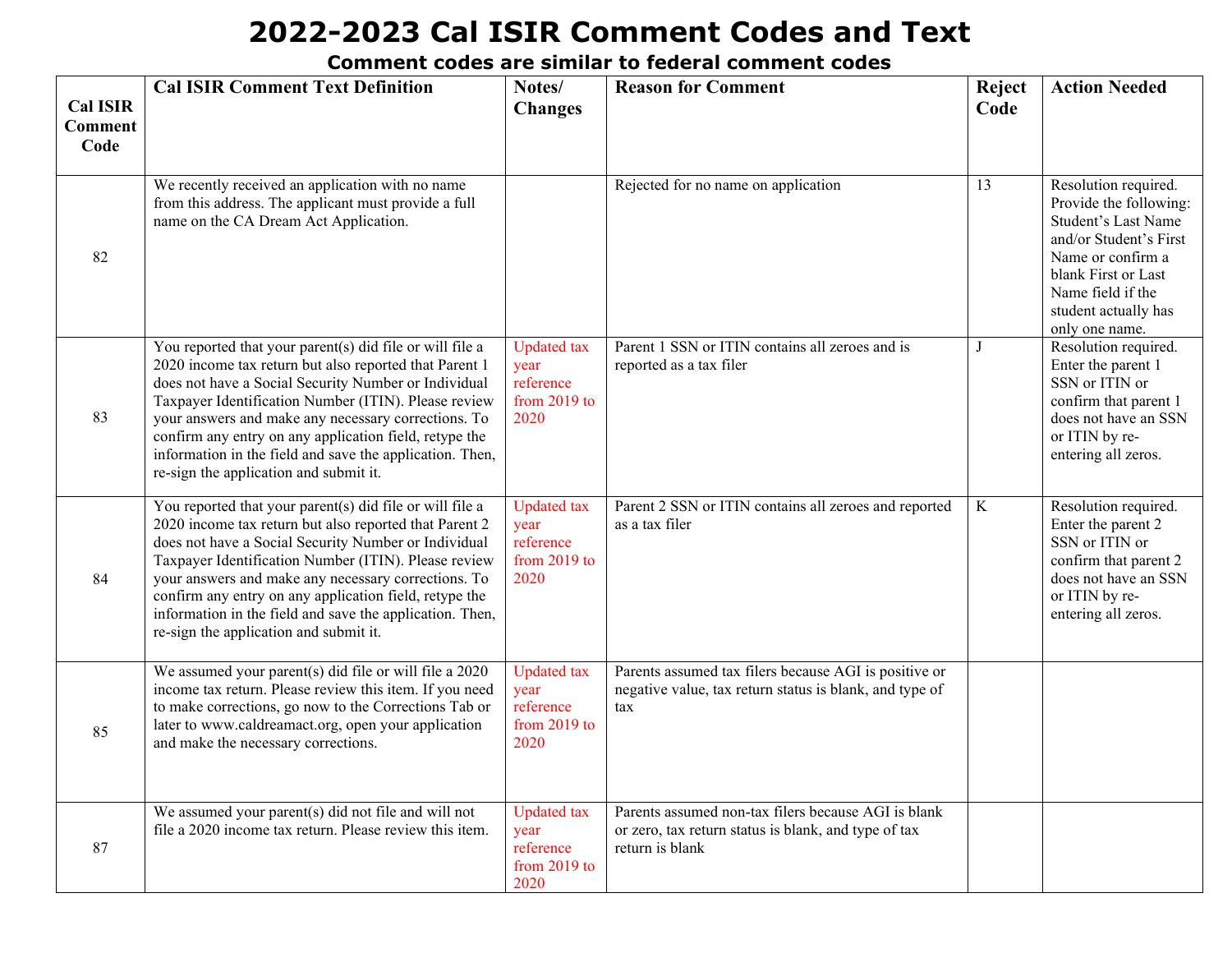| <b>Cal ISIR</b><br><b>Comment</b><br>Code | <b>Cal ISIR Comment Text Definition</b>                                                                                                                                                                                                                                                                                                                                                                                                                                                                                                                                                                              | Notes/<br><b>Changes</b> | <b>Reason for Comment</b>                                                  | Reject<br>Code | <b>Action Needed</b>                                                                                                                                                                  |
|-------------------------------------------|----------------------------------------------------------------------------------------------------------------------------------------------------------------------------------------------------------------------------------------------------------------------------------------------------------------------------------------------------------------------------------------------------------------------------------------------------------------------------------------------------------------------------------------------------------------------------------------------------------------------|--------------------------|----------------------------------------------------------------------------|----------------|---------------------------------------------------------------------------------------------------------------------------------------------------------------------------------------|
| 89                                        | Review your parents' marital status. If your parents are<br>not married, provide only the income for the parent<br>who supports you.                                                                                                                                                                                                                                                                                                                                                                                                                                                                                 |                          | Parents are reported as unmarried but two parental<br>incomes are reported | 11             | Resolution required.<br>Review and correct<br>Parent's Marital Status<br>or at least one of the<br>following fields:<br>Parent 1 Income from<br>Work or Parent 2<br>Income From Work. |
| 91                                        | It appears you reported the same income amount for<br>more than one of your parent(s) income questions.<br>Please check the values for the question, "How much<br>did you earn from working" as well as the tax form<br>related questions. The tax form related questions can<br>be viewed only by indicating that your parents have or<br>will file taxes on the Parent Tax Information screen. If<br>you inadvertently stated your parents would file a tax<br>return and entered that data, please remove that data<br>BEFORE you update the question stating your parents<br>actually did not file a tax return. |                          | Parents AGI and Worksheet fields equal                                     |                |                                                                                                                                                                                       |
| 92                                        | It appears you reported the same income amount for<br>more than one of your income questions. Please check<br>the values for these questions. The tax form related<br>questions can be viewed only by indicating that you<br>have or will file taxes on the student Tax Information<br>screen. If you inadvertently stated you would file a tax<br>return and entered that data, please remove that data<br>BEFORE you update the question stating you actually<br>did not file a tax return.                                                                                                                        |                          | Independent Student income fields equal                                    |                |                                                                                                                                                                                       |
| 93                                        | It appears you reported the same income amount for<br>more than one of your income questions. Please check<br>the values for these questions. The tax form related<br>questions can be viewed only by indicating that you<br>have or will file taxes on the student Tax Information<br>screen. If you inadvertently stated you would file a tax<br>return and entered that data, please remove that data if<br>you actually did not file a tax return.                                                                                                                                                               |                          | Dependent Student income fields equal                                      |                |                                                                                                                                                                                       |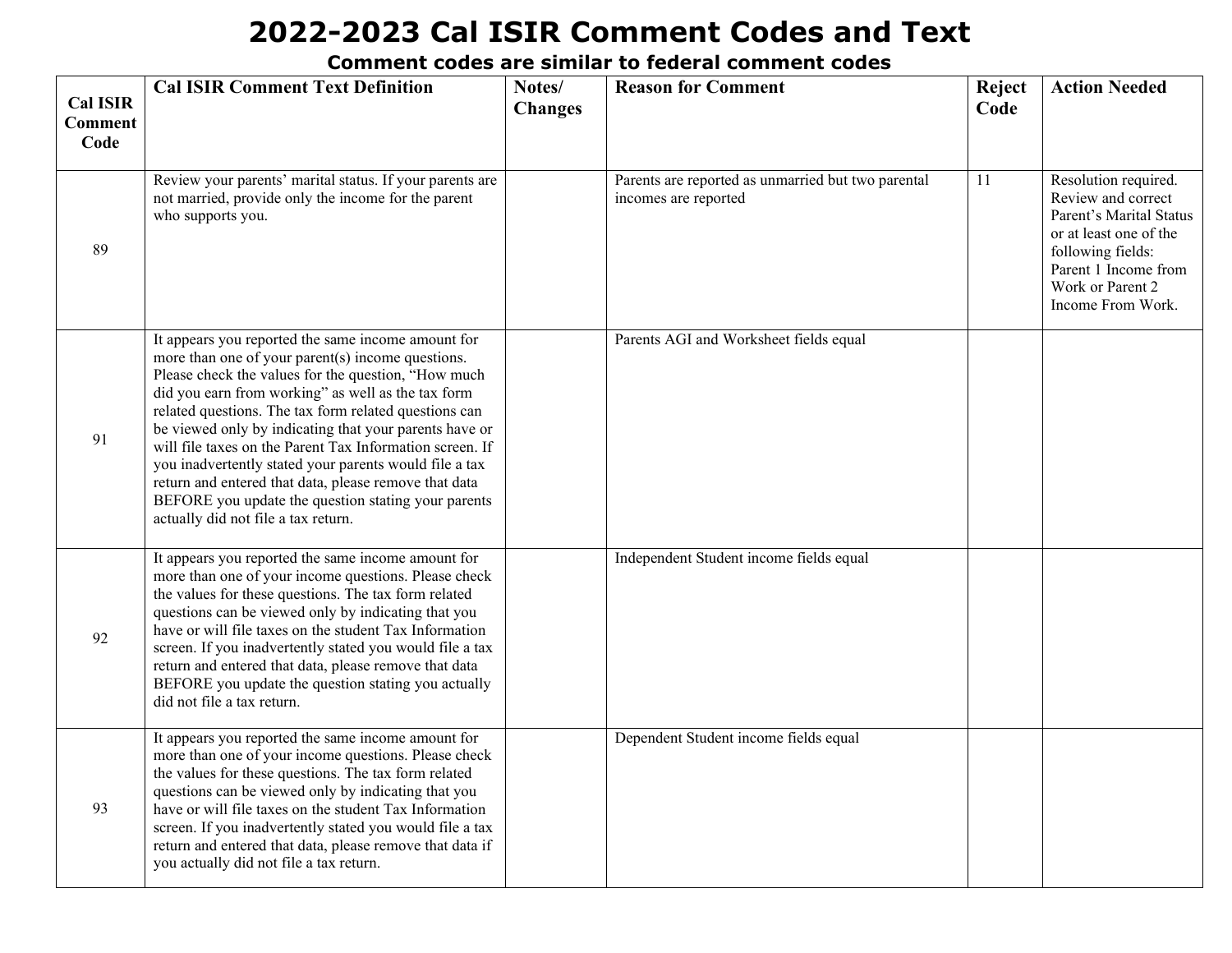| <b>Cal ISIR</b><br><b>Comment</b> | <b>Cal ISIR Comment Text Definition</b>                                                                                                                                                                                                                                                                                                                                                                                                                                                                                                           | Notes/<br><b>Changes</b>                                          | <b>Reason for Comment</b>                                                                                                              | <b>Reject</b><br>Code | <b>Action Needed</b>                                                                                                                                                                                            |
|-----------------------------------|---------------------------------------------------------------------------------------------------------------------------------------------------------------------------------------------------------------------------------------------------------------------------------------------------------------------------------------------------------------------------------------------------------------------------------------------------------------------------------------------------------------------------------------------------|-------------------------------------------------------------------|----------------------------------------------------------------------------------------------------------------------------------------|-----------------------|-----------------------------------------------------------------------------------------------------------------------------------------------------------------------------------------------------------------|
| Code                              |                                                                                                                                                                                                                                                                                                                                                                                                                                                                                                                                                   |                                                                   |                                                                                                                                        |                       |                                                                                                                                                                                                                 |
| 94                                | It appears you reported the same adjusted gross<br>income amount for you and your parent(s). Review<br>your entries and make any necessary corrections. The<br>student and parent tax form related questions can be<br>viewed only by indicating the student or parent have<br>or will file taxes on the student and parent Tax<br>Information screens. If you inadvertently stated you or<br>your parents will file a tax return and entered that<br>data, please remove that data if you or your parents<br>actually did not file a tax return. |                                                                   | Student AGI equal to Parent AGI                                                                                                        |                       |                                                                                                                                                                                                                 |
| 95                                | We assumed you did file or will file a 2020 income<br>tax return.                                                                                                                                                                                                                                                                                                                                                                                                                                                                                 | <b>Updated</b> tax<br>year<br>reference<br>from $2019$ to<br>2020 | Student assumed tax filer because AGI is positive or<br>negative value, tax return status is blank, and type of<br>tax return is blank |                       |                                                                                                                                                                                                                 |
| 96                                | You have reported the same amount for the Parent 1<br>and Parent 2 income. Please review these items.                                                                                                                                                                                                                                                                                                                                                                                                                                             |                                                                   | Parents Income and Worksheet fields equal                                                                                              |                       |                                                                                                                                                                                                                 |
| 97                                | We assumed you did not file and will not file a 2020<br>income tax return. If this is not correct, please update<br>this item.                                                                                                                                                                                                                                                                                                                                                                                                                    | <b>Updated</b> tax<br>year<br>reference<br>from $2019$ to<br>2020 | Student assumed non-tax filer because AGI is blank or<br>zero, tax return status is blank, and type of tax return<br>is blank          |                       |                                                                                                                                                                                                                 |
| 98                                | You have reported the same amount for your income<br>and your spouse's income. Please review these items.                                                                                                                                                                                                                                                                                                                                                                                                                                         |                                                                   | Student's income equal to Spouse's income                                                                                              |                       |                                                                                                                                                                                                                 |
| 99                                | Review your marital status. You should report income<br>for a spouse only if you were married and not<br>separated as of the date you signed and submitted your<br>CA Dream Act Application. Please note: if you were<br>separated or divorced as of the date you signed your<br>CA Dream Act Application, we will need only your<br>income, even if a joint tax return was filed.                                                                                                                                                                |                                                                   | Independent student reported as unmarried but two<br>incomes are reported                                                              | 11                    | Resolution required.<br>Review and correct<br><b>Student's Marital Status</b><br>or at least one of the<br>following fields:<br>Student's Income<br>Earned From Work or<br>Spouse's Income Earned<br>From Work. |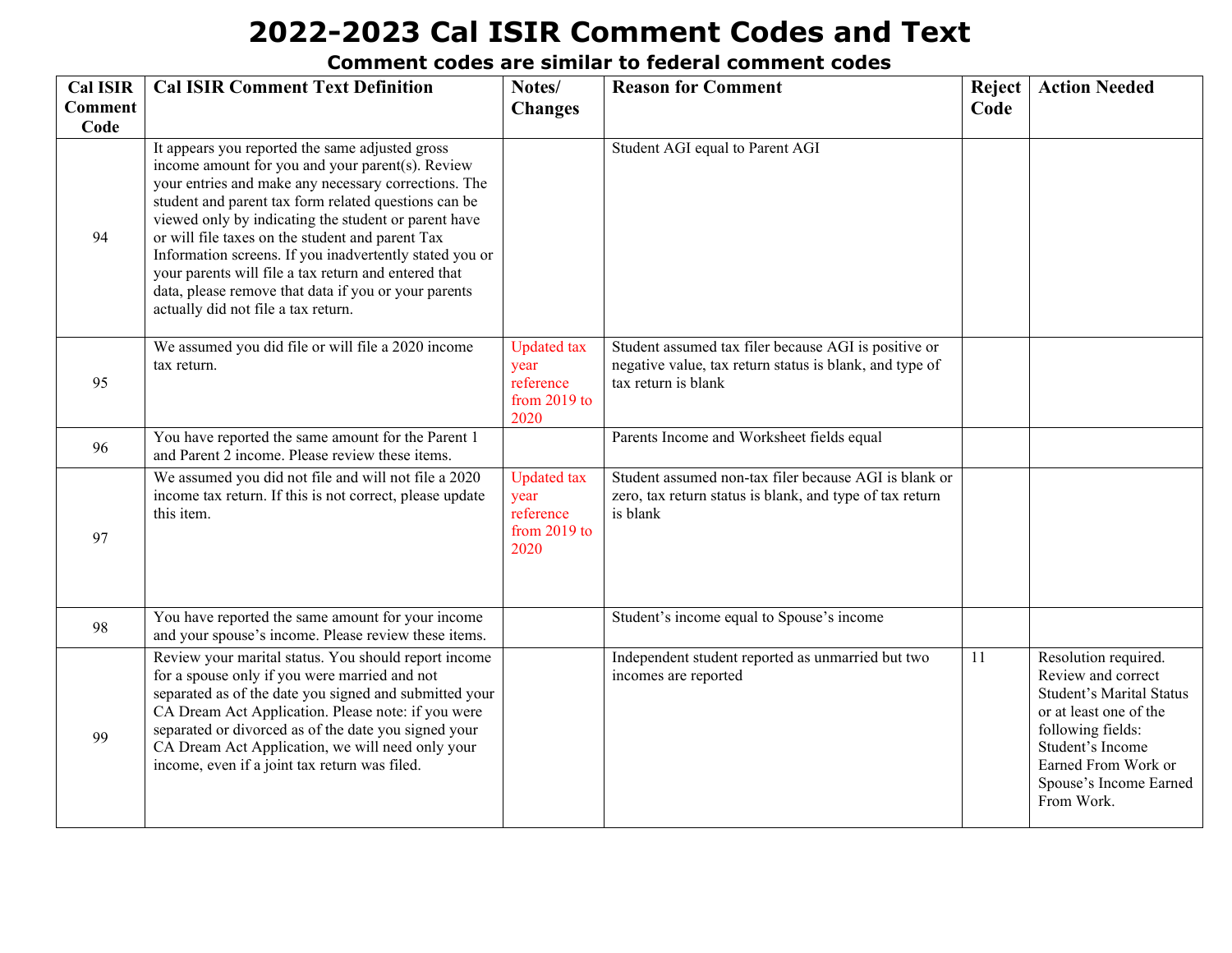| <b>Cal ISIR</b><br><b>Comment</b><br>Code | <b>Cal ISIR Comment Text Definition</b>                                                                                                                                                                                                                                                                                                                                                                                                                                                                                                                                                                                                                                                                                                | Notes/<br><b>Changes</b> | <b>Reason for Comment</b>                                                                   | <b>Reject</b><br>Code | <b>Action Needed</b>                                                                                                                                                                    |
|-------------------------------------------|----------------------------------------------------------------------------------------------------------------------------------------------------------------------------------------------------------------------------------------------------------------------------------------------------------------------------------------------------------------------------------------------------------------------------------------------------------------------------------------------------------------------------------------------------------------------------------------------------------------------------------------------------------------------------------------------------------------------------------------|--------------------------|---------------------------------------------------------------------------------------------|-----------------------|-----------------------------------------------------------------------------------------------------------------------------------------------------------------------------------------|
| 106                                       | You have corrected information on your CA Dream Act<br>Application more than 10 times. Before submitting<br>another correction, contact your financial aid office for<br>assistance.                                                                                                                                                                                                                                                                                                                                                                                                                                                                                                                                                   |                          | More than 10 transactions                                                                   |                       |                                                                                                                                                                                         |
| 108                                       | Your parent DID NOT sign your CA Dream Act<br>Application after you submitted it. At least one parent<br>must sign to complete the CA Dream Act Application.<br>Your parent can sign right now by clicking the green<br>Parent Signature button at the top of this page. If your<br>parent will sign at a later time, he/she can do so<br>electronically at www.caldreamact.org by clicking the<br>"Provide Signature" icon. For your parent to access<br>your application and provide his/her signature, your<br>parent will also need to your CA Dream Act ID# or<br>DACA SSN, his/her name and date of birth reported on<br>the application. Each time you submit corrections, your<br>parent will have to re-sign the application. |                          | Missing parent signature on Dream Act<br>Application or corrections.                        | 15                    | Resolution required.<br>Signature correction must<br>be made on the online<br>Dream Act Application or<br>a printed signature page<br>and resubmitted to the<br>Student Aid Commission. |
| 110                                       | We have not received the signature page for your CA<br>Dream Act Application. You must sign and return a<br>signature page before we can determine your eligibility<br>for state student aid.                                                                                                                                                                                                                                                                                                                                                                                                                                                                                                                                          |                          | Missing student signature on Web application                                                | 16                    | Resolution required.<br>Signature correction must<br>be made on a printed<br>signature page and<br>resubmitted to the Student<br>Aid Commission or can be<br>corrected electronically.  |
| 111                                       | The amount you reported for your parents' income tax<br>is equal to or greater than the amount you reported for<br>their adjusted gross income. Review questions 89 and<br>90 and make the necessary corrections.                                                                                                                                                                                                                                                                                                                                                                                                                                                                                                                      |                          | Parents' Taxes Paid is greater than zero and equal<br>to or greater than AGI                | 12                    | Resolution required.<br><b>Correct Parents' Taxes</b><br>Paid or AGI.                                                                                                                   |
| 113                                       | We assumed the value for number in college based on<br>your parents' marital status and number of family<br>members. Your parents should not be included in the<br>number in college. Please review this item.                                                                                                                                                                                                                                                                                                                                                                                                                                                                                                                         |                          | Parents' number in college assumed to be less<br>than the number reported                   |                       |                                                                                                                                                                                         |
| 114                                       | The amount you reported for your income taxes is<br>equal to or greater than the amount you reported for<br>your adjusted gross income. Review these items and<br>make the necessary corrections.                                                                                                                                                                                                                                                                                                                                                                                                                                                                                                                                      |                          | Independent Student and Taxes Paid is greater<br>than zero and equal to or greater than AGI | $\overline{3}$        | Resolution required.<br><b>Correct Student's Taxes</b><br>Paid or AGI.                                                                                                                  |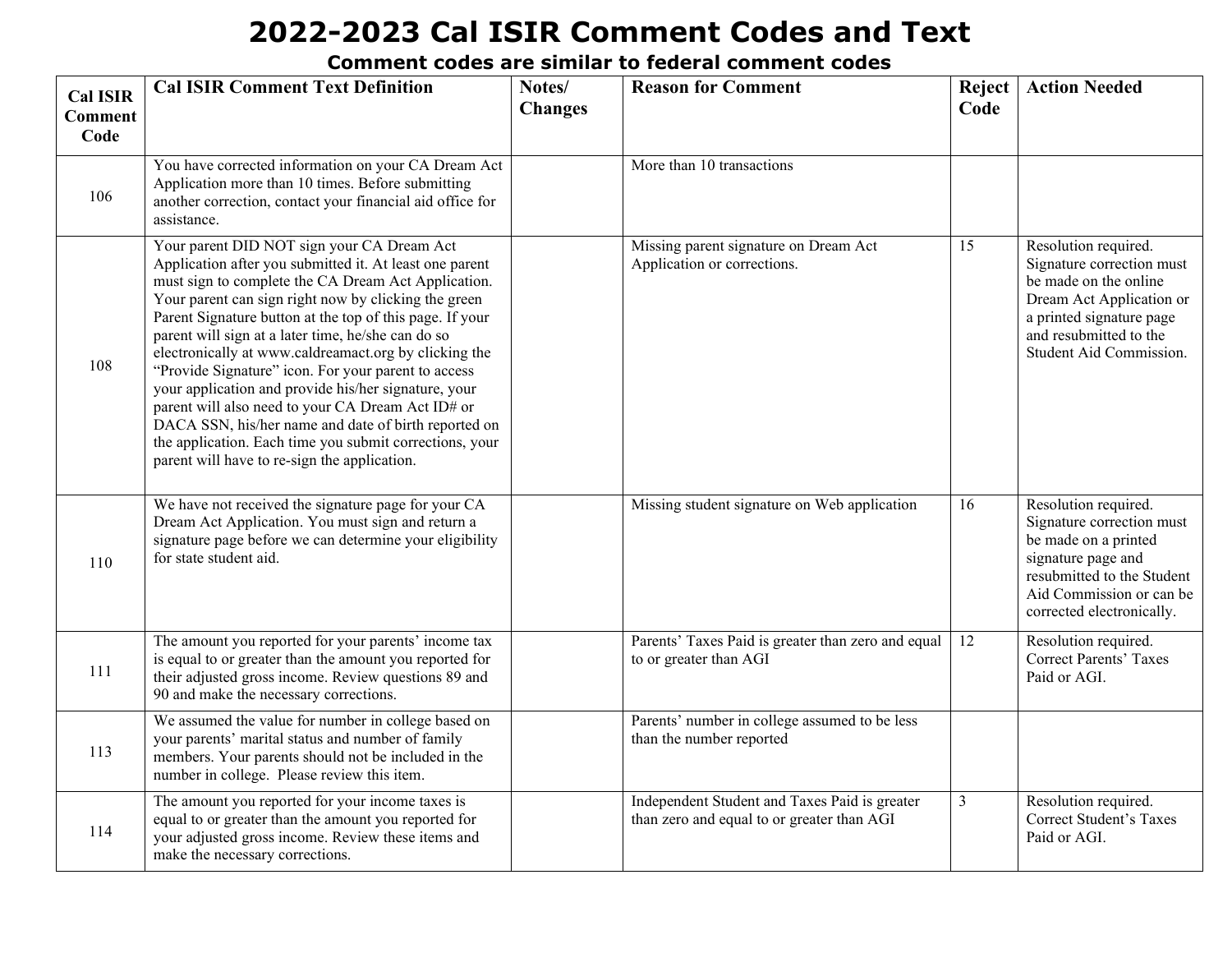| <b>Cal ISIR</b>        | <b>Cal ISIR Comment Text Definition</b>                                                                                                                                                                                                                                                                                                                                                                                                                                                        | Notes/         | <b>Reason for Comment</b>                                                          | Reject | <b>Action Needed</b>                                                                                                                                                                                                                                              |
|------------------------|------------------------------------------------------------------------------------------------------------------------------------------------------------------------------------------------------------------------------------------------------------------------------------------------------------------------------------------------------------------------------------------------------------------------------------------------------------------------------------------------|----------------|------------------------------------------------------------------------------------|--------|-------------------------------------------------------------------------------------------------------------------------------------------------------------------------------------------------------------------------------------------------------------------|
| <b>Comment</b><br>Code |                                                                                                                                                                                                                                                                                                                                                                                                                                                                                                | <b>Changes</b> |                                                                                    | Code   |                                                                                                                                                                                                                                                                   |
| 117                    | We assumed certain information that is used to<br>determine eligibility for state financial aid. If our<br>assumptions are correct, do not change them. If they are<br>incorrect, you need to make the necessary corrections.                                                                                                                                                                                                                                                                  |                | Assumption made for one or more fields                                             |        |                                                                                                                                                                                                                                                                   |
| 119                    | You corrected the date of your marital status to be after<br>the date you submitted your application. Your marital<br>status should only be changed if it was reported<br>incorrectly on the date the CA Dream Act Application<br>was originally submitted, or if a Financial Aid<br>Administrator has instructed you to update this<br>information. Review your marital status responses and<br>make the necessary corrections or contact your<br>Financial Aid Administrator for assistance. |                | Marital Status Date is between the application<br>date and transaction date        | 21     | <b>Resolution Required</b><br>Student should correct<br><b>Student's Marital Status</b><br>and Marital Status Date<br>and make the necessary<br>corrections or have the<br>Financial Aid<br>Administrator set reject<br>override 21.                              |
| 121                    | It appears you have reported the same amount for your<br>parents' cash, savings, and checking accounts and your<br>parents' real estate/investment net worth. Review these<br>items and make the necessary corrections.                                                                                                                                                                                                                                                                        |                | Parent asset fields equal                                                          |        |                                                                                                                                                                                                                                                                   |
| 122                    | It appears you have reported the same amount for your<br>cash, savings, and checking accounts and your real<br>estate/investment net worth. Review these items and<br>make the necessary corrections.                                                                                                                                                                                                                                                                                          |                | Dependent student asset fields equal                                               |        |                                                                                                                                                                                                                                                                   |
| 123                    | It appears you have reported the same amount for your<br>cash, savings, and checking accounts and your real<br>estate/investment net worth. Review these items and<br>make the necessary corrections.                                                                                                                                                                                                                                                                                          |                | Independent student asset fields equal                                             |        |                                                                                                                                                                                                                                                                   |
| 126                    | You reported that your parents will not file an income<br>tax return, but the amount you reported for your<br>parents' income appears to be over the minimum<br>amount required to file a tax return. Please review items<br>63, 84, 92 and 93 and make the necessary corrections.                                                                                                                                                                                                             |                | A non-tax filer is reporting an income that is<br>above the IRS filing requirement | 20     | <b>Resolution Required</b><br>Review and correct the<br>appropriate set of data<br>from the following:<br>Student's Tax return<br>completed status or<br>student's income or<br>Parents' tax return<br>completed status or<br>income for parent 1 and<br>parent 2 |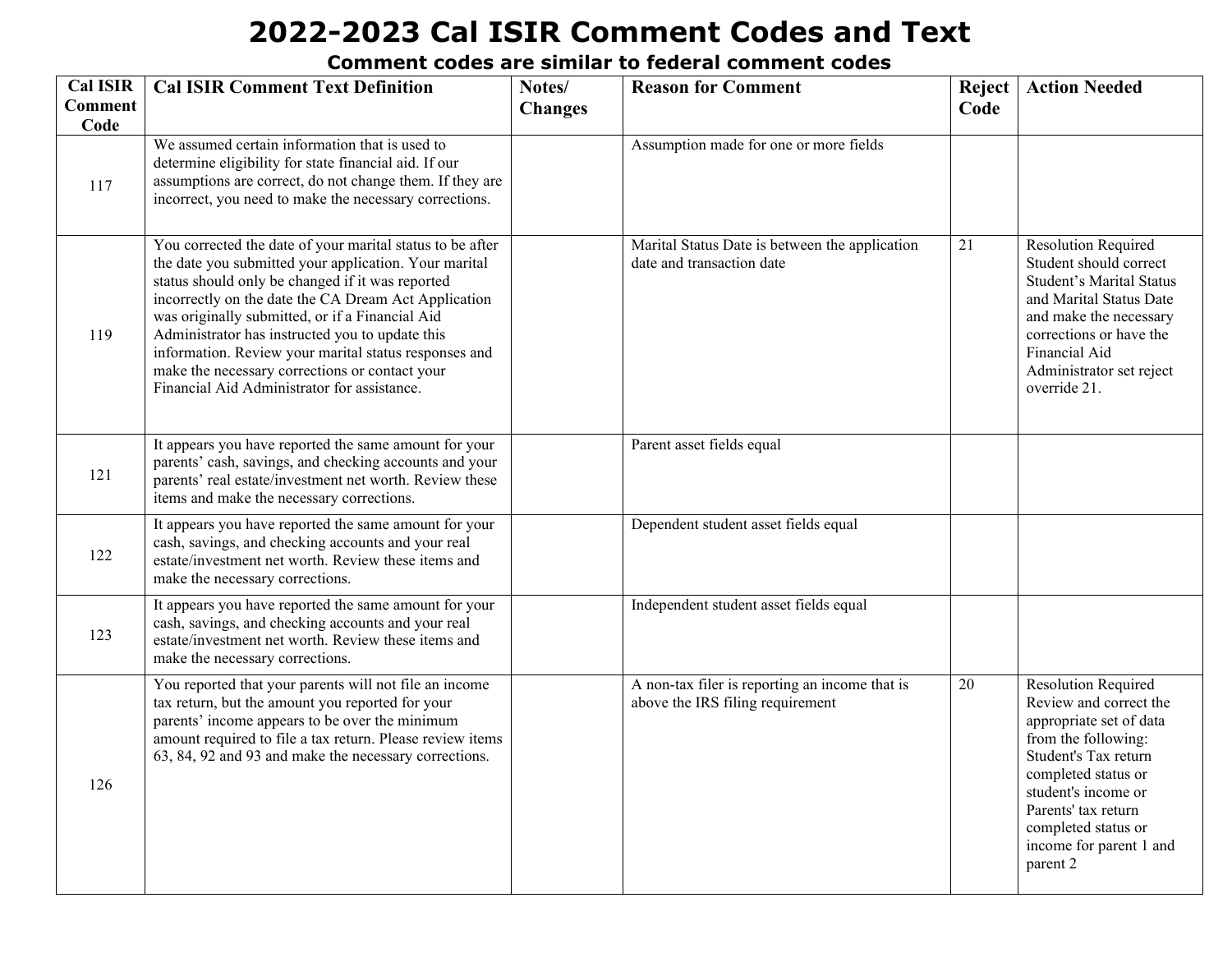| <b>Cal ISIR</b><br><b>Comment</b><br>Code | <b>Cal ISIR Comment Text Definition</b>                                                                                                                                                                                                                                                       | Notes/<br><b>Changes</b>          | <b>Reason for Comment</b>                                                          | <b>Reject</b><br>Code | <b>Action Needed</b>                                                                                                                                                             |
|-------------------------------------------|-----------------------------------------------------------------------------------------------------------------------------------------------------------------------------------------------------------------------------------------------------------------------------------------------|-----------------------------------|------------------------------------------------------------------------------------|-----------------------|----------------------------------------------------------------------------------------------------------------------------------------------------------------------------------|
| 128                                       | It is too late for you to make corrections or give us any<br>more information for the 2022-23 year. We must have<br>your corrected application no later than June 28, 2023.<br>If it is later than June 28, 2023, you must contact your<br>financial aid office for assistance.               | <b>Updated</b> year<br>references |                                                                                    |                       |                                                                                                                                                                                  |
| 129                                       | You must provide all of your parent(s)' income<br>information. If they do not have income in any<br>category, please enter zero (0).                                                                                                                                                          |                                   | Dependent student and incomplete income<br>information provided                    | $\overline{2}$        | Resolution required.<br>Provide Parents' Taxed<br>and Untaxed Income.                                                                                                            |
| 130                                       | You must provide all of your income information. If<br>you do not have income in any category, please enter<br>zero $(0)$ .                                                                                                                                                                   |                                   | Independent student and incomplete income<br>information provided                  | $\overline{2}$        | Resolution required.<br>Provide Student and<br>Spouse (if married) Taxed<br>and Untaxed Income.                                                                                  |
| 131                                       | You reported that you will not file an income tax<br>return, but the amount you reported for you (and your<br>spouse's) income appears to be over the minimum<br>amount required to file a tax return. Please review items<br>18, 32, 39, 40 and 99 and make the necessary<br>corrections.    |                                   | A non-tax filer is reporting an income that is<br>above the IRS filing requirement | 20                    | If the student is<br>independent, review and<br>correct at least one of the<br>following:<br>Student's tax return<br>completed status or<br>income for the student and<br>spouse |
| 148                                       | We assumed the number in college should be one. Your<br>parents should not be included in the number in college.                                                                                                                                                                              |                                   | Parents' number in college assumed to be less<br>than the number reported.         |                       |                                                                                                                                                                                  |
| 149                                       | Based on the information we have on record for you,<br>your Expected Family Contribution (EFC) is <efc>.<br/>You may be eligible to receive state financial aid. Your<br/>school will use your EFC to determine your financial<br/>aid eligibility for state campus based financial aid</efc> |                                   |                                                                                    |                       |                                                                                                                                                                                  |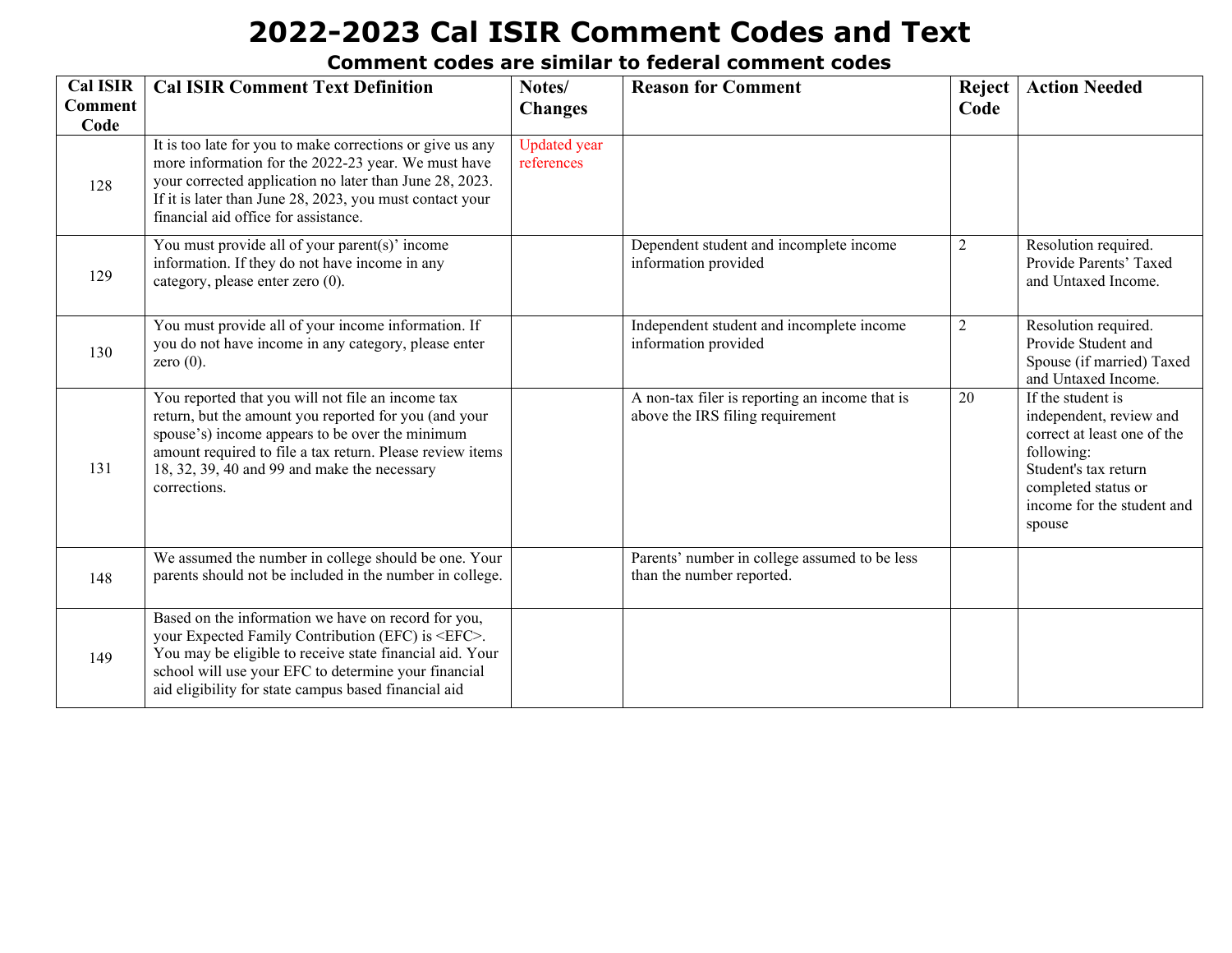| <b>Cal ISIR</b> | <b>Cal ISIR Comment Text Definition</b>                                                                                                                                                                                     | Notes/         | <b>Reason for Comment</b>                                                                                                                                                                                                                                                                                                         | Reject         | <b>Action Needed</b>                                                                                                                                                                                      |
|-----------------|-----------------------------------------------------------------------------------------------------------------------------------------------------------------------------------------------------------------------------|----------------|-----------------------------------------------------------------------------------------------------------------------------------------------------------------------------------------------------------------------------------------------------------------------------------------------------------------------------------|----------------|-----------------------------------------------------------------------------------------------------------------------------------------------------------------------------------------------------------|
| <b>Comment</b>  |                                                                                                                                                                                                                             | <b>Changes</b> |                                                                                                                                                                                                                                                                                                                                   | Code           |                                                                                                                                                                                                           |
| Code<br>150     | You must provide asset information for you and your<br>parent(s). Review these items and make the necessary<br>corrections.                                                                                                 |                | Dependent student did not meet Simplified Needs Test<br>criteria and supplemental asset data left blank If the<br>student is dependent, the response can be blank only if<br>the student meets the simplified needs test or qualifies<br>for an automatic zero Expected Family Contribution<br>(EFC)                              | $\mathbf{1}$   | Resolution required.<br>Provide the following:<br>Parents' Cash,<br>Savings, and<br>Checking; Parents'<br>Real<br>Estate/Investment Net<br>Worth and Parents'<br>Business/Investment<br>Farm Net Worth.   |
| 151             | You must provide your asset information. Review<br>these items and make the necessary corrections.                                                                                                                          |                | Independent student did not meet Simplified Needs<br>Test (SNT) criteria, SNT not met and supplemental<br>asset data left blank If the student is independent the<br>response can be blank only if the student meets the<br>simplified needs test or qualifies for an automatic zero<br><b>Expected Family Contribution (EFC)</b> | $\mathbf{1}$   | Resolution required.<br>Provide the following:<br>Student's Cash,<br>Savings and<br>Checking; Student's<br>Real<br>Estate/Investment Net<br>Worth and Student's<br>Business/Investment<br>Farm Net Worth. |
| 152             | The amount you reported for your income tax is equal<br>to or greater than the amount you reported for your<br>adjusted gross income. Review questions 36 and 37<br>and make the necessary corrections.                     |                | Dependent Student and Taxes Paid is greater than zero<br>and equal to or greater than AGI                                                                                                                                                                                                                                         | $\mathfrak{Z}$ | Resolution required.<br>Correct or confirm (re-<br>enter the same value)<br>Student's Taxes Paid<br>or AGI.                                                                                               |
| 153             | The amount you reported for your income tax appears<br>to be over the allowable amount based on what you<br>reported for your adjusted gross income. Review these<br>items and make the necessary corrections.              |                | Dependent student's Taxes Paid is greater than zero,<br>and greater than or equal to a fixed percentage of the<br>AGI, but not equal to or greater than AGI                                                                                                                                                                       | $\mathbf G$    | Resolution required.<br>Confirm (re-enter the<br>same value) or correct<br>Taxes Paid and<br><b>Adjusted Gross</b><br>Income.                                                                             |
| 154             | The amount you reported for your parents' income tax<br>appears to be over the allowable amount based on<br>what you reported for their adjusted gross income.<br>Review these items and make the necessary<br>corrections. |                | Parent's Taxes Paid is greater than zero and greater<br>than or equal to a fixed percentage of the AGI, but not<br>equal to or greater than AGI                                                                                                                                                                                   | $\mathbf C$    | Resolution required.<br>Confirm (re-enter the<br>same value) or correct<br>Taxes Paid and<br><b>Adjusted Gross</b><br>Income.                                                                             |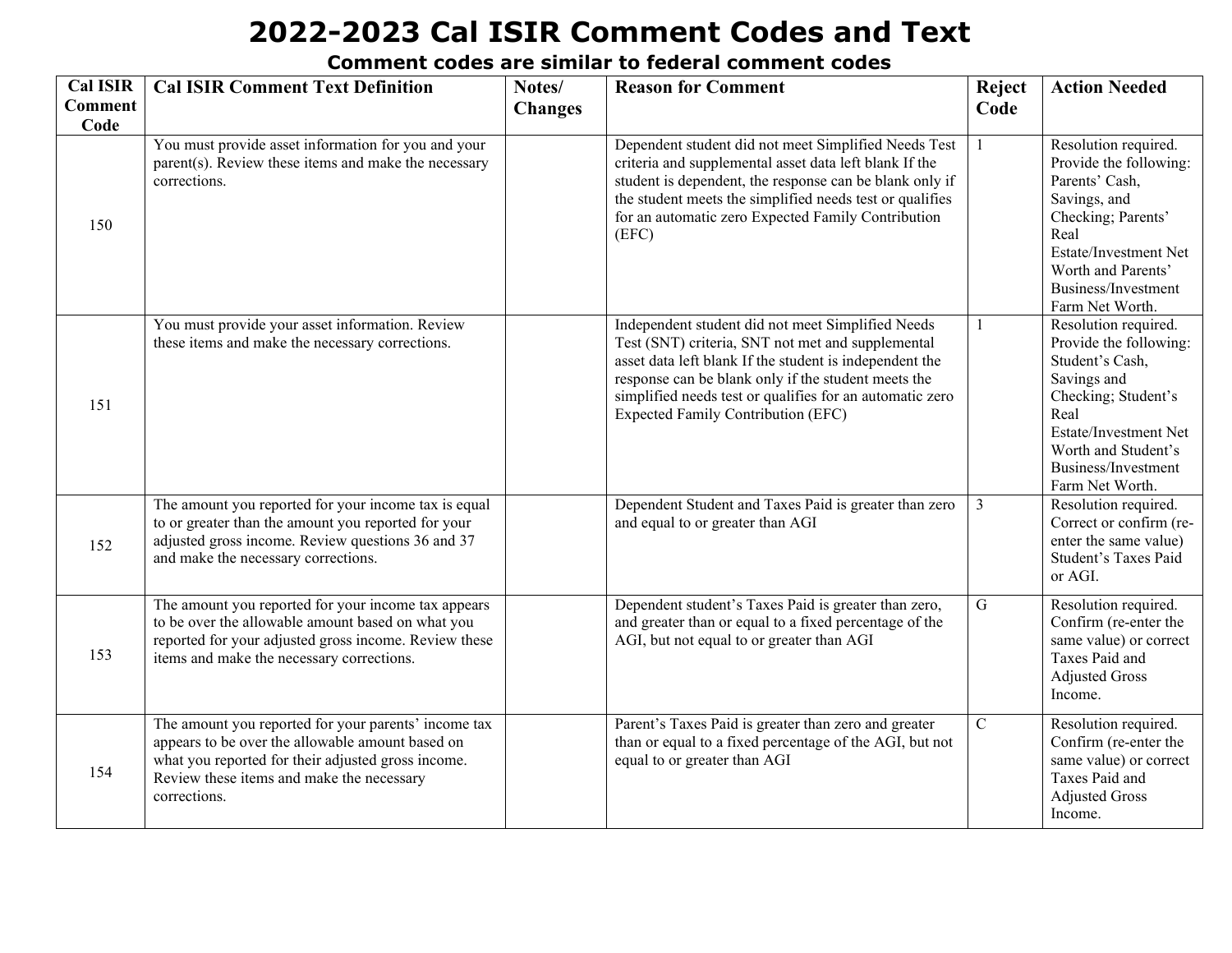| <b>Cal ISIR</b>        | <b>Cal ISIR Comment Text Definition</b>                                                                                                                                                                                                                                                                                                                                                                                                                                                                                                | Notes/                                                          | <b>Reason for Comment</b>                                                                                                                        | Reject              | <b>Action Needed</b>                                                                                                                                                                                                          |
|------------------------|----------------------------------------------------------------------------------------------------------------------------------------------------------------------------------------------------------------------------------------------------------------------------------------------------------------------------------------------------------------------------------------------------------------------------------------------------------------------------------------------------------------------------------------|-----------------------------------------------------------------|--------------------------------------------------------------------------------------------------------------------------------------------------|---------------------|-------------------------------------------------------------------------------------------------------------------------------------------------------------------------------------------------------------------------------|
| <b>Comment</b><br>Code |                                                                                                                                                                                                                                                                                                                                                                                                                                                                                                                                        | <b>Changes</b>                                                  |                                                                                                                                                  | Code                |                                                                                                                                                                                                                               |
| 155                    | The amount you reported for your income tax appears<br>to be over the allowable amount based on what you<br>reported for your adjusted gross income. Review these<br>items and make the necessary corrections.                                                                                                                                                                                                                                                                                                                         |                                                                 | Student's Taxes Paid is greater than zero and greater<br>than or equal to a fixed percentage of the AGI, but not<br>equal to or greater than AGI | $\overline{C}$      | Resolution required.<br>Confirm (re-enter the<br>same value) or correct<br>Taxes Paid and<br><b>Adjusted Gross</b><br>Income. Confirm (re-<br>enter the same value)<br>or correct Taxes Paid<br>and Adjusted Gross<br>Income. |
| 156                    | If your parents have now completed a 2020 tax return,<br>you should correct your information to reflect the<br>income and tax information reported on their tax<br>return. You may make corrections to your information<br>online at www.caldreamact.org. If your parents have<br>not yet completed their tax return, but will be doing so,<br>you must correct this report to reflect the income and<br>tax information reported on their tax return once it is<br>filed.                                                             | <b>Updated</b> year<br>reference<br>from $2019$ to<br>2020      | Parents' tax filing status is will file                                                                                                          |                     |                                                                                                                                                                                                                               |
| 157                    | If you have now completed your 2020 tax return, you<br>should correct your information to reflect the income<br>and tax information reported on your tax return. You<br>may make corrections to your information online at<br>www.caldreamact.org. If you have not yet completed<br>your tax return, you must correct this report to reflect<br>the income and tax information reported on your tax<br>return once it is filed.                                                                                                        | <b>Updated</b> tax<br>year<br>reference<br>from 2019 to<br>2020 | Student's tax filing status is will file                                                                                                         |                     |                                                                                                                                                                                                                               |
| 164                    | You reported that your parent(s) did file or will file a<br>2020 income tax return but also reported that Parent 1<br>and Parent 2 do not have Social Security Numbers<br>(SSN) or Individual Taxpayer Identification Numbers<br>(ITIN). Please review your answers and make any<br>necessary corrections. To confirm any entry on any<br>application field, retype the information in the field<br>and save the application. Then, resign the application<br>and submit it. Your parent must also sign and submit<br>the application. | <b>Updated</b> tax<br>year<br>reference<br>from 2019 to<br>2020 | Comment is printed instead of printing comments 83<br>and 84 together                                                                            | $\rm J$ and $\rm K$ | Resolution required.                                                                                                                                                                                                          |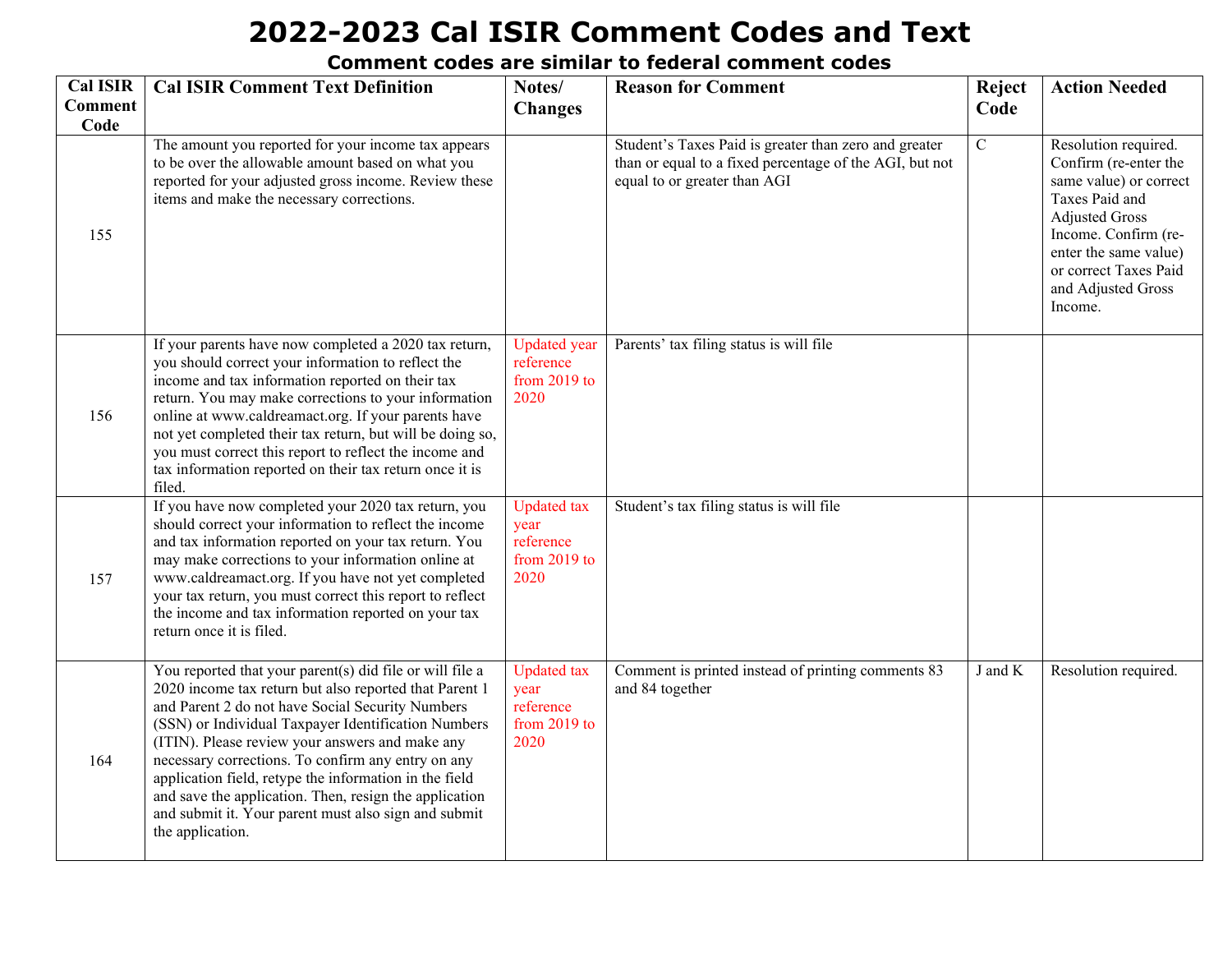| <b>Cal ISIR</b><br><b>Comment</b><br>Code | <b>Cal ISIR Comment Text Definition</b>                                                                                                                                                                                                                     | Notes/<br><b>Changes</b> | <b>Reason for Comment</b>                                                                  | Reject<br>Code | <b>Action Needed</b>                                                                                                    |
|-------------------------------------------|-------------------------------------------------------------------------------------------------------------------------------------------------------------------------------------------------------------------------------------------------------------|--------------------------|--------------------------------------------------------------------------------------------|----------------|-------------------------------------------------------------------------------------------------------------------------|
| 168                                       | You must provide answers for your parents' marital<br>status and number of family members.                                                                                                                                                                  |                          | Dependent student and marital status and number of<br>family members are blank             | 10             | Resolution required.<br>Review and correct<br>Parents' Marital Status<br>and Parents' Number<br>of Family Members.      |
| 169                                       | You must provide answers for your marital status and<br>number of family members.                                                                                                                                                                           |                          | Independent student and marital status and number of<br>family members are blank           | 10             | Resolution required.<br>Review and correct<br>Student's Marital<br>Status and Student's<br>Number of Family<br>Members. |
| 170                                       | Your CA Dream Act Application has been selected for<br>a review process called verification. Your school has<br>the authority to request copies of certain financial<br>documents from you and your parent(s).                                              |                          | Selected for verification, dependent                                                       |                |                                                                                                                         |
| 171                                       | Your CA Dream Act Application has been selected for<br>a review process called verification. Your school has<br>the authority to request copies of certain financial<br>documents from you (and your spouse).                                               |                          | Selected for verification, independent                                                     |                |                                                                                                                         |
| 175                                       | You reported that you are married and have<br>dependents other than a spouse, but you also reported<br>that your number of family members is 2. These<br>answers are inconsistent. Please review these items<br>and make the necessary corrections.         |                          | Dependency, marital status, and number of family<br>members inconsistent                   |                |                                                                                                                         |
| 176                                       | You reported that you do not have children or other<br>legal dependents, but you also reported that your<br>number of family members is greater than 2. These<br>answers are inconsistent. Please review these items<br>and make the necessary corrections. |                          | Dependency, legal dependents and number of family<br>members inconsistent                  |                |                                                                                                                         |
| 177                                       | You reported that you are not married and do not have<br>children or other legal dependents, but you also<br>reported that your number of family members is 2.<br>Please review these items and make the necessary<br>corrections.                          |                          | Dependency, legal dependents, number of family<br>members, and marital status inconsistent |                |                                                                                                                         |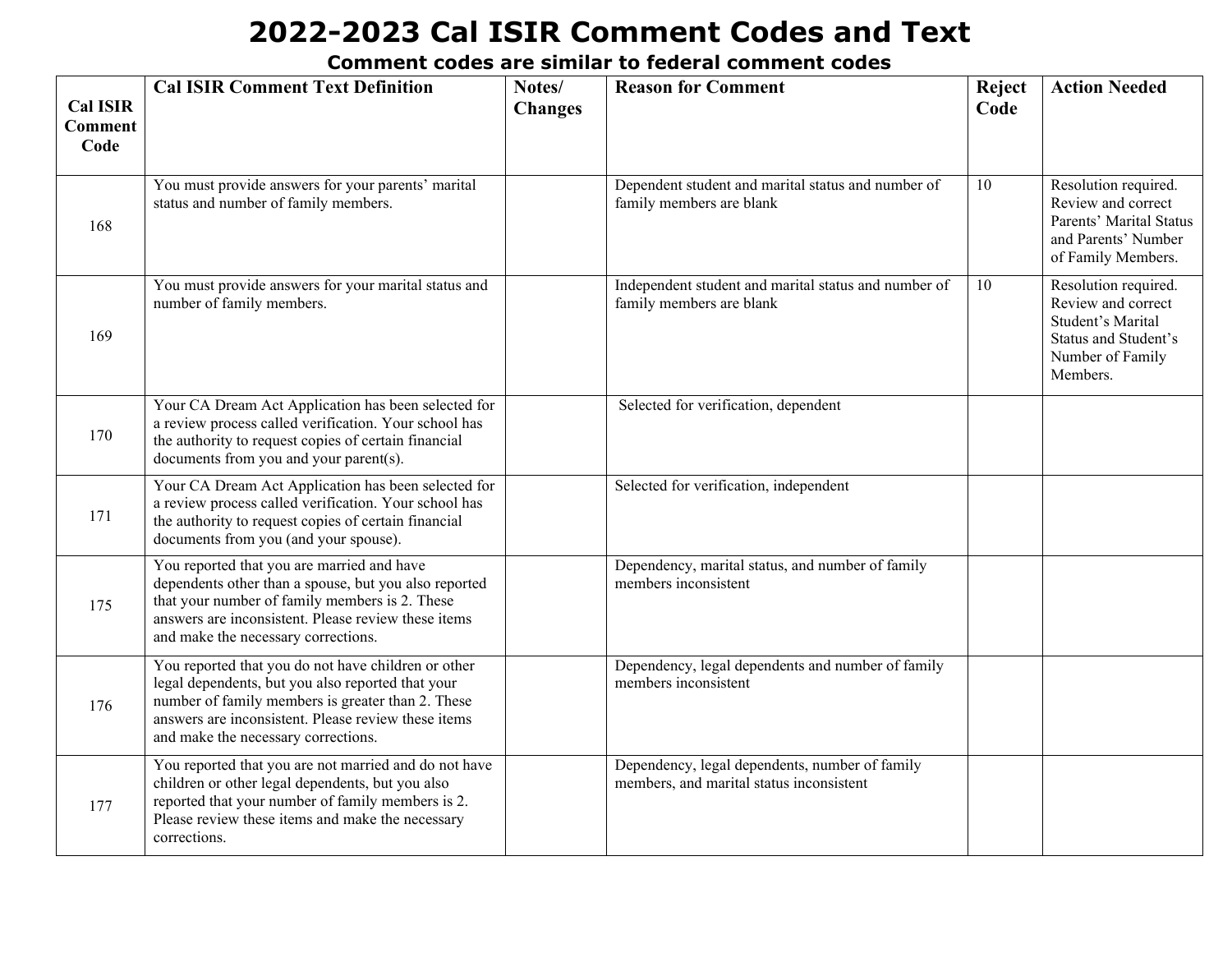| <b>Cal ISIR</b>        | <b>Cal ISIR Comment Text Definition</b>                                                                                                                                                                                                                                                                                                                                                                                                                                                                                                                                        | Notes/                                                                 | <b>Reason for Comment</b>                                                   | Reject | <b>Action Needed</b>                                                                                              |
|------------------------|--------------------------------------------------------------------------------------------------------------------------------------------------------------------------------------------------------------------------------------------------------------------------------------------------------------------------------------------------------------------------------------------------------------------------------------------------------------------------------------------------------------------------------------------------------------------------------|------------------------------------------------------------------------|-----------------------------------------------------------------------------|--------|-------------------------------------------------------------------------------------------------------------------|
| <b>Comment</b><br>Code |                                                                                                                                                                                                                                                                                                                                                                                                                                                                                                                                                                                | <b>Changes</b>                                                         |                                                                             | Code   |                                                                                                                   |
| 178                    | Review the number of family members you have<br>reported and either confirm your answer by re-entering<br>it or make the necessary correction.                                                                                                                                                                                                                                                                                                                                                                                                                                 |                                                                        | Dependent with large number of family members                               | W      | Resolution required.<br>Confirm (re-enter the<br>same value) or correct<br>Parents' Number of<br>Family Members.  |
| 179                    | Review the number of family members you have<br>reported and either confirm your answer by re-entering<br>it or make the necessary correction.                                                                                                                                                                                                                                                                                                                                                                                                                                 |                                                                        | Independent with large number of family members                             | W      | Resolution required.<br>Confirm (re-enter the<br>same value) or correct<br>Student's Number of<br>Family Members. |
| 273                    | You changed the answer to your parents' income,<br>income taxes paid, or exemptions. If your parents have<br>completed their 2020 tax return, you should also<br>change the answer to the tax return question to indicate<br>their tax return has been completed.                                                                                                                                                                                                                                                                                                              | <b>Updated</b> tax<br>year<br>reference<br>from 2019 to<br>2020        | Parent corrections to tax fields with estimated tax<br>return               |        |                                                                                                                   |
| 274                    | You changed the answer to your income, income taxes<br>paid, or exemptions. If you have completed your 2020<br>tax return, you should also change the answer to the<br>tax return question to indicate your tax return has been<br>completed.                                                                                                                                                                                                                                                                                                                                  | <b>Updated</b> tax<br>year<br>reference<br>from 2019 to<br>2020        | Student corrections to tax fields with estimated tax<br>return              |        |                                                                                                                   |
| 275                    |                                                                                                                                                                                                                                                                                                                                                                                                                                                                                                                                                                                |                                                                        | No longer used                                                              |        |                                                                                                                   |
| 277                    | Your parent was issued a State Student Aid PIN to<br>sign your 2022-2023 CA Dream Act Application. The<br>PIN can be requested by going to "Sign a Student<br>Application" at caldreamact.org. Your parent should<br>not share the PIN with anyone. Your parent must use<br>the PIN to sign the application again each time you<br>make corrections to your application. Your corrections<br>will not process until your parent signs and submits.<br>Your parent will use the same PIN each year that you<br>renew your CA Dream Act Application (as a<br>dependent student). | <b>Updated</b> year<br>reference<br>from 2021-<br>2022 to<br>2022-2023 | Parent PIN confirmed                                                        |        |                                                                                                                   |
| 280                    | Your college is responsible for verifying your AB 540<br>eligibility. Check with the college's Admissions Office<br>before the term starts.                                                                                                                                                                                                                                                                                                                                                                                                                                    |                                                                        | CSAC informing students that their campus will verify<br>their eligibility. |        | Added to<br><b>Confirmation Page</b><br>'Section III - Next<br>Steps' for all<br>applicants.                      |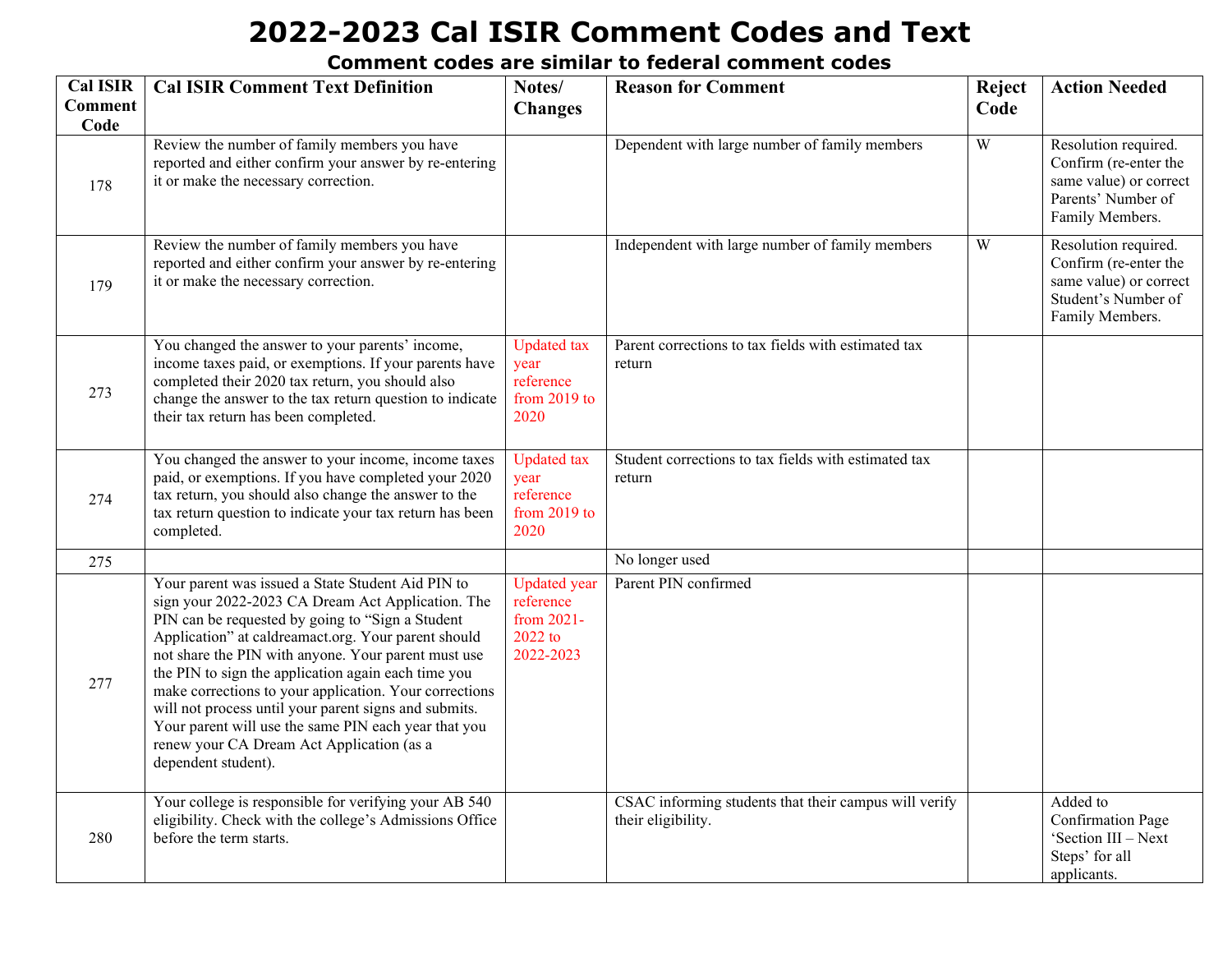| <b>Cal ISIR</b>        | <b>Cal ISIR Comment Text Definition</b>                                                                                                                                                                                                                                                                                                                                                                                                                                                         | Notes/         | <b>Reason for Comment</b>                       |      | <b>Action Needed</b> |
|------------------------|-------------------------------------------------------------------------------------------------------------------------------------------------------------------------------------------------------------------------------------------------------------------------------------------------------------------------------------------------------------------------------------------------------------------------------------------------------------------------------------------------|----------------|-------------------------------------------------|------|----------------------|
| <b>Comment</b><br>Code |                                                                                                                                                                                                                                                                                                                                                                                                                                                                                                 | <b>Changes</b> |                                                 | Code |                      |
| 286                    | We assumed the total amount for your parents' income<br>deductions to be zero in order to calculate your<br>eligibility because the amounts you reported in your<br>parent(s) Additional Financial Information are high,<br>based on the other income amounts you reported. If<br>our assumption is correct, no further action is required.<br>If it is incorrect, you need to confirm your answers or<br>make the necessary corrections to your parent(s)<br>Additional Financial Information. |                | Parents Worksheet A Total assumed               |      |                      |
| 287                    | We assumed the total amount for your income<br>deductions to be zero in order to calculate your<br>eligibility because the amounts you reported in your<br>Additional Financial Information are high, based on<br>the other income amounts you reported. If our<br>assumption is correct, no further action is required. If<br>it is incorrect, you need to confirm your answers or<br>make the necessary corrections to your Additional<br>Financial Information.                              |                | Dependent student's Worksheet A Total assumed   |      |                      |
| 288                    | We assumed the total amount for your income<br>deductions to be zero in order to calculate your<br>eligibility because the amounts you reported in your<br>Additional Financial Information are high, based on<br>the other income amounts you reported. If our<br>assumption is correct, no further action is required. If<br>it is incorrect, you need to confirm your answers or<br>make the necessary corrections to your Additional<br>Financial Information.                              |                | Independent student's Worksheet A Total assumed |      |                      |
| 297                    | You indicated that you were homeless or at risk of<br>being homeless. Since you are over the age of 21, only<br>your Financial Aid Administrator can make the<br>determination that you meet the homeless conditions,<br>so we have assumed the answer to other homeless<br>determinant questions to be 'No'. You should contact<br>your financial aid office for assistance in determining<br>your status.                                                                                     |                | Assumption for Homeless Youth questions         |      |                      |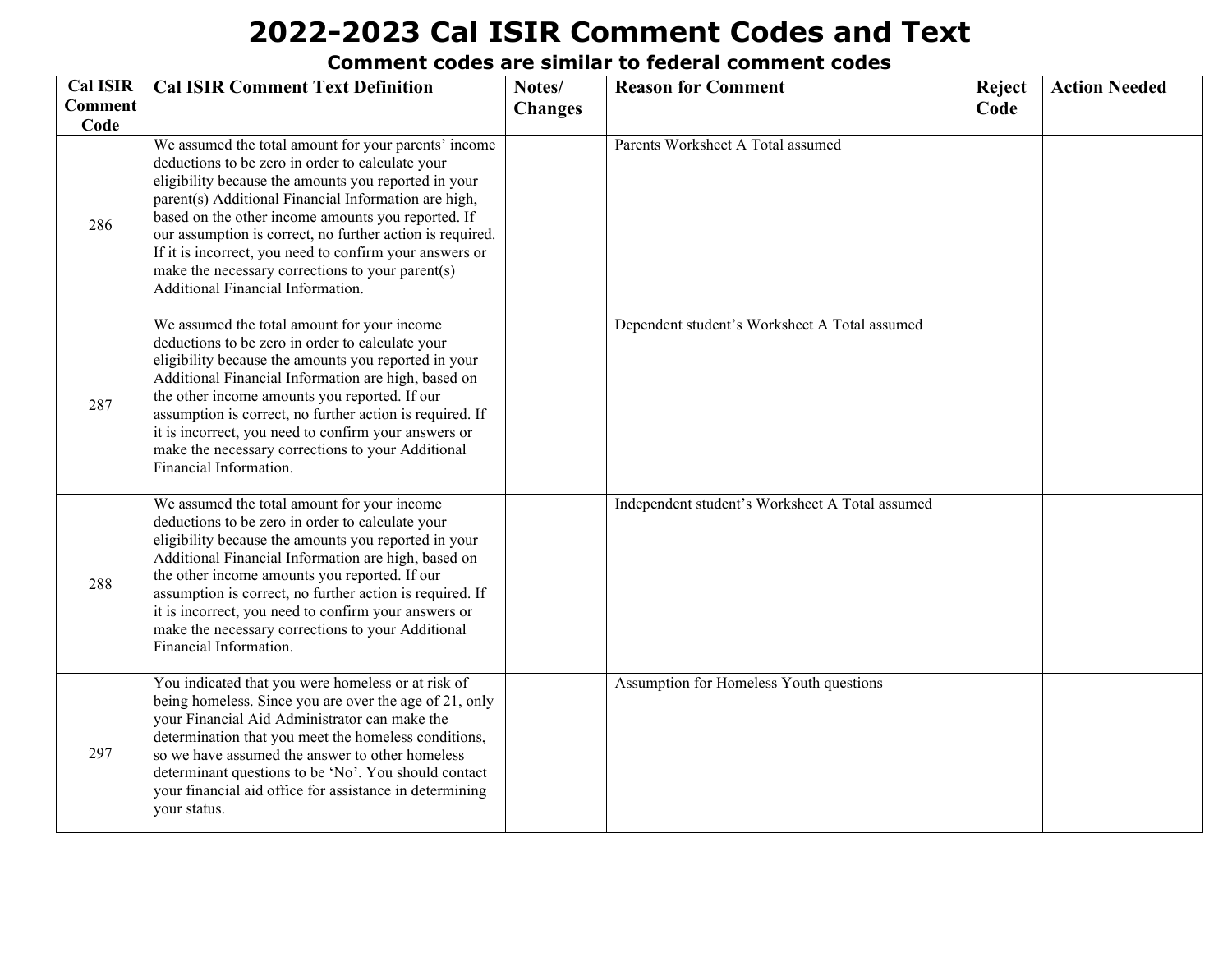| <b>Cal ISIR</b><br><b>Comment</b><br>Code | <b>Cal ISIR Comment Text Definition</b>                                                                                                                                                                                                                                                                                                                                                                                                                                                                                                                        | Notes/<br><b>Changes</b>                                   | <b>Reason for Comment</b>                                    | Reject<br>Code | <b>Action Needed</b> |
|-------------------------------------------|----------------------------------------------------------------------------------------------------------------------------------------------------------------------------------------------------------------------------------------------------------------------------------------------------------------------------------------------------------------------------------------------------------------------------------------------------------------------------------------------------------------------------------------------------------------|------------------------------------------------------------|--------------------------------------------------------------|----------------|----------------------|
| 301                                       | You did not report whether or not you will have your<br>first bachelor's degree by July 1, 2022. You need to<br>provide an answer for this item.                                                                                                                                                                                                                                                                                                                                                                                                               | <b>Updated</b> year<br>reference<br>from $2021$ to<br>2022 | Blank Bachelor's Degree                                      |                |                      |
| 302                                       | You have changed your marital status or your marital<br>status date to a new response. The answer to these<br>questions must be your marital status as of the date<br>you initially signed and submitted your CA Dream Act<br>Application. If your answers do not reflect your status<br>as of the date you initially submitted your CA Dream<br>Act Application, you need to make a correction to one<br>or both of these items.                                                                                                                              |                                                            | Student's Marital Status or Marital Status Date<br>corrected |                |                      |
| 308                                       | You have changed your parents' marital status or your<br>parents' marital status date to a new response. The<br>answer to these questions must be your parents'<br>marital status as of the date you initially signed and<br>submitted your CA Dream Act Application. Unless a<br>Financial Aid Administrator has instructed you to<br>update this information, you need to make a correction<br>to one or both of these items if your answers do not<br>reflect your parents' status as of the date you initially<br>submitted your CA Dream Act Application. |                                                            | Parents' Marital Status or Marital Status Date<br>corrected  |                |                      |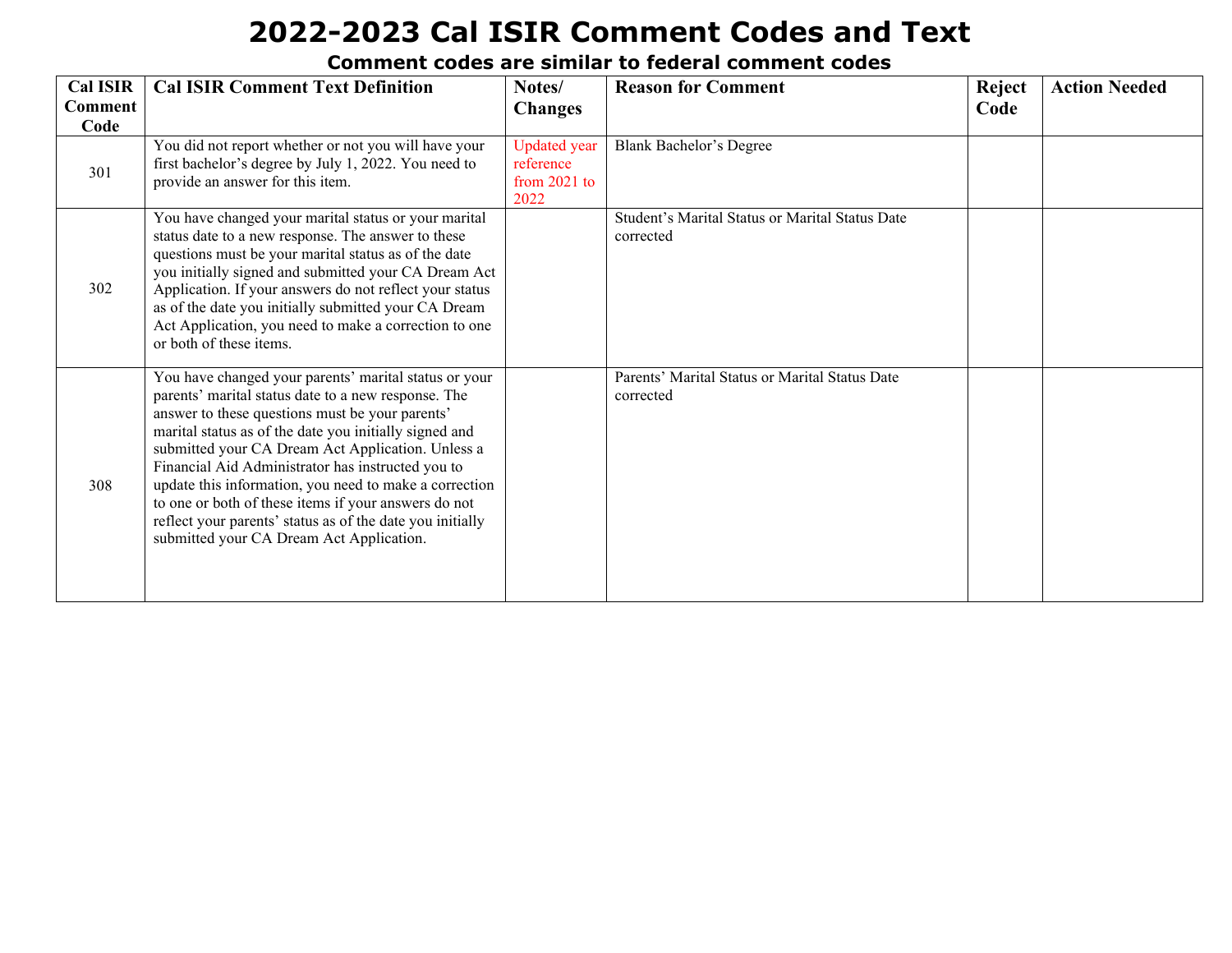### **Table of Reject Codes and How to Respond to Each**

| <b>Cal ISIR</b><br><b>Reject Code</b> | <b>Cal ISIR</b><br><b>Comment Code</b> | <b>Reject Reason</b>                                                                                                                                  | <b>Action</b>                                                                                                                                                                                                                                                                                                         |
|---------------------------------------|----------------------------------------|-------------------------------------------------------------------------------------------------------------------------------------------------------|-----------------------------------------------------------------------------------------------------------------------------------------------------------------------------------------------------------------------------------------------------------------------------------------------------------------------|
| $\mathbf{1}$                          | 150, 151                               | Student did not meet Simplified Needs Test If dependent provide the following:<br>criteria and supplemental asset data left<br>blank                  | Parents' Cash, Savings, and Checking; Parents' Real Estate/Investment Net<br>Worth and Parents' Business/Investment Farm Net Worth.<br>If independent provide the following:<br>Student's Cash, Savings and Checking; Student's Real Estate/Investment Net<br>Worth and Student's Business/Investment Farm Net Worth. |
| 2                                     | 129, 130                               | Incomplete income information provided                                                                                                                | If independent provide Student and Spouse (if married) Taxed and Untaxed<br>Income.<br>If dependent provide Parents' Taxed and Untaxed Income.                                                                                                                                                                        |
| 3                                     | 114, 152                               | Dependent Student and Taxes Paid is<br>greater than zero and equal to or greater<br>than AGI                                                          | Correct or confirm (re-enter the same value) Student's Taxes Paid or AGI.                                                                                                                                                                                                                                             |
| 4                                     | 62                                     | Student's marital status date is greater<br>than the date the application was signed                                                                  | If the Student's Marital Status Date is after the date the application was<br>originally signed, correct the Student's Marital Status.                                                                                                                                                                                |
| 5                                     | 18                                     | Missing or invalid Date of Birth                                                                                                                      | Correct the Date of Birth.                                                                                                                                                                                                                                                                                            |
| 9                                     | 49, 387                                | Match with SSA was not conducted on<br>either parent. Dependent student and one<br>of SSN, Last Name, or Date of Birth is<br>missing for both parents | Correct the SSN, name, and/or Date of Birth for parent 1 and/or parent 2 to<br>achieve a full match for at least one parent. If parents do not have an SSN,<br>provide zeros or confirm by re-entering the zeros.                                                                                                     |
| 10                                    | 168, 169                               | Marital status and number of family<br>members are blank                                                                                              | If dependent, review and correct Parents' Marital Status and Parents' Number of<br>Family Members.<br>If independent, review and correct Student's Marital Status and Student's<br>Number of Family Members.                                                                                                          |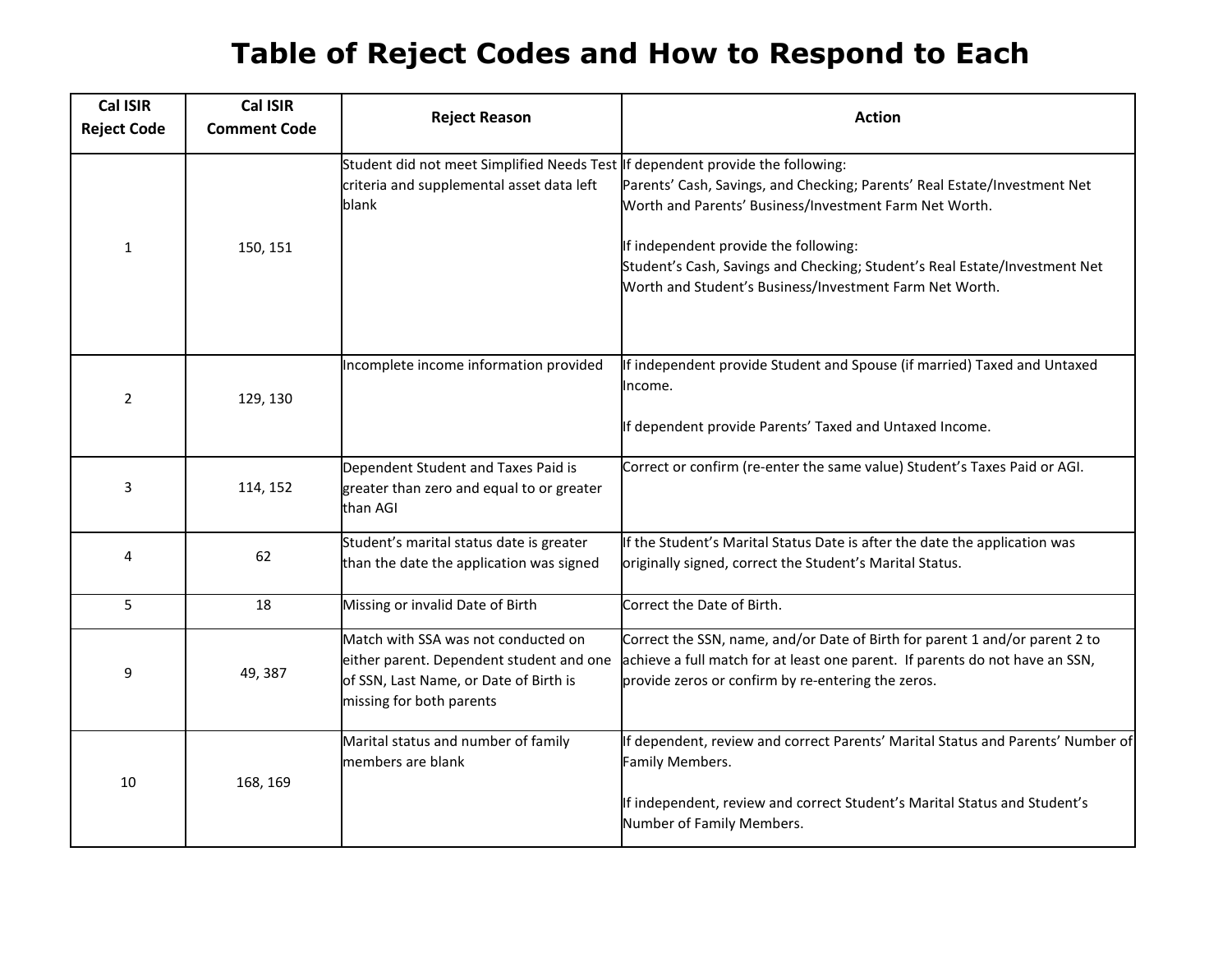### **Table of Reject Codes and How to Respond to Each**

| <b>Cal ISIR</b><br><b>Reject Code</b> | <b>Cal ISIR</b><br><b>Comment Code</b> | <b>Reject Reason</b>                                                                                             | <b>Action</b>                                                                                                                                                                                                                                                                                                                                     |
|---------------------------------------|----------------------------------------|------------------------------------------------------------------------------------------------------------------|---------------------------------------------------------------------------------------------------------------------------------------------------------------------------------------------------------------------------------------------------------------------------------------------------------------------------------------------------|
| 11                                    | 89, 99                                 | Parents are reported as unmarried but two<br>parental incomes are reported                                       | If dependent, review and correct Parent's Marital Status or at least one of the<br>following fields: Parent 1 Income From Work or Parent 2 Income From Work.<br>If independent, Review and correct Student's Marital Status or at least one of<br>the following fields: Student's Income Earned From Work or Spouse's Income<br>Earned From Work. |
| 12                                    | 111                                    | Parents' Taxes Paid is greater than zero and Correct Parents' Taxes Paid or AGI.<br>equal to or greater than AGI |                                                                                                                                                                                                                                                                                                                                                   |
| 13                                    | 82                                     | Rejected for no name on application                                                                              | Provide the following: Student's Last Name and/or Student's First Name or<br>confirm a blank First or Last Name field if the student actually has only one<br>name.                                                                                                                                                                               |
| 15                                    | 108                                    | Missing parent signature on Dream Act<br>Application or corrections.                                             | Signature correction must be made on the online Dream Act Application or a<br>printed signature page and resubmitted to the Student Aid Commission.                                                                                                                                                                                               |
| 16                                    | 110                                    | Missing student signature on Web<br>application                                                                  | Signature correction must be made on a printed signature page and resubmitted<br>to the Student Aid Commission or can be corrected electronically.                                                                                                                                                                                                |
| 20                                    | 126, 131                               | A non-tax filer is reporting an income that<br>is above the IRS filing requirement                               | Review and correct the appropriate set of data from the following: Student's<br>Tax return completed status or student's income or Parents' tax return<br>completed status or income for parent 1 and parent 2                                                                                                                                    |
| 21                                    | 119                                    | Marital Status Date is between the<br>application date and transaction date                                      | Student should correct Student's Marital Status and Marital Status Date and<br>make the necessary corrections or have the Financial Aid Administrator set<br>reject override 21.                                                                                                                                                                  |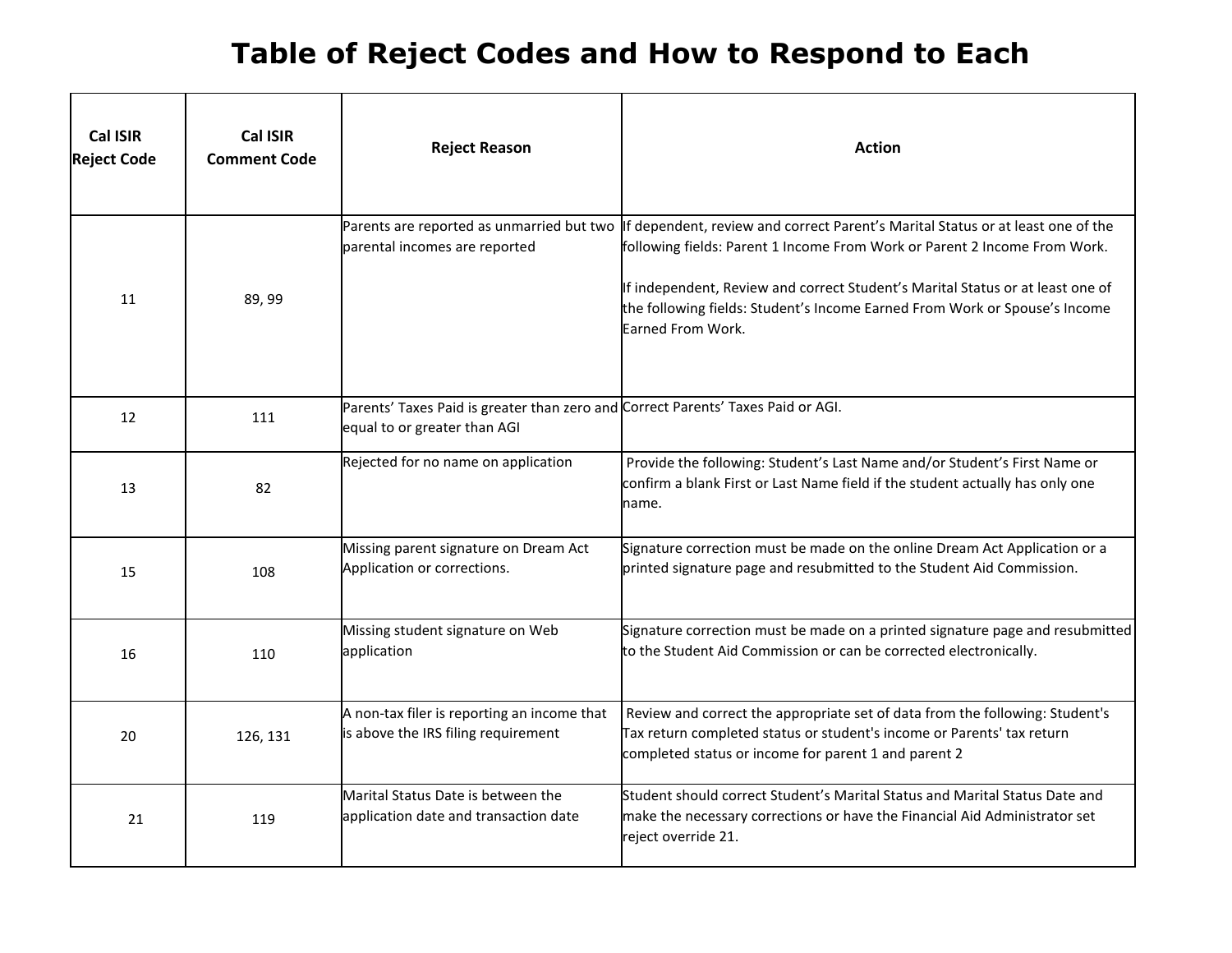### **Table of Reject Codes and How to Respond to Each**

| <b>Cal ISIR</b><br><b>Reject Code</b> | <b>Cal ISIR</b><br><b>Comment Code</b> | <b>Reject Reason</b>                                                                                                                                  | <b>Action</b>                                                                                                                                                                                                                                    |
|---------------------------------------|----------------------------------------|-------------------------------------------------------------------------------------------------------------------------------------------------------|--------------------------------------------------------------------------------------------------------------------------------------------------------------------------------------------------------------------------------------------------|
| Α                                     | 69                                     | Date of birth year equals 1900 through<br>1947                                                                                                        | Confirm (re-enter the same value) or correct the Date of Birth.                                                                                                                                                                                  |
| B                                     | 72                                     | Independent student and date of birth<br>equals 09/01/2006 or greater, and date of<br>birth is not equal to or greater than current<br>vear           | Confirm (re-enter the same value) or correct the Date of Birth.                                                                                                                                                                                  |
| C                                     | 154, 155                               | Taxes Paid is greater than zero and greater<br>than or equal to a fixed percentage of the<br>AGI, but not equal to or greater than AGI                | Confirm (re-enter the same value) or correct Taxes Paid and Adjusted Gross<br>Income.                                                                                                                                                            |
| G                                     | 153                                    | Dependent student's Taxes Paid is greater<br>than zero, and greater than or equal to a<br>fixed percentage of the AGI, but not equal<br>to or greater | Confirm (re-enter the same value) or correct Taxes Paid and Adjusted Gross<br>Income.                                                                                                                                                            |
| J                                     | 83                                     | is reported as a tax filer                                                                                                                            | Parent 1 SSN or ITIN contains all zeroes and Enter the parent 1 SSN or ITIN or confirm that parent 1 does not have an SSN or<br>ITIN by re- entering all zeros.                                                                                  |
| К                                     | 84                                     | reported as a tax filer                                                                                                                               | Parent 2 SSN or ITIN contains all zeroes and Enter the parent 2 SSN or ITIN or confirm that parent 2 does not have an SSN or<br>ITIN by re- entering all zeros.                                                                                  |
| W                                     | 178, 179                               |                                                                                                                                                       | Unusually large number of family members If dependent, confirm (re-enter the same value) or correct Parents' Number of<br>Family Members.<br>If independent, confirm (re-enter the same value) or correct Student's Number<br>of Family Members. |